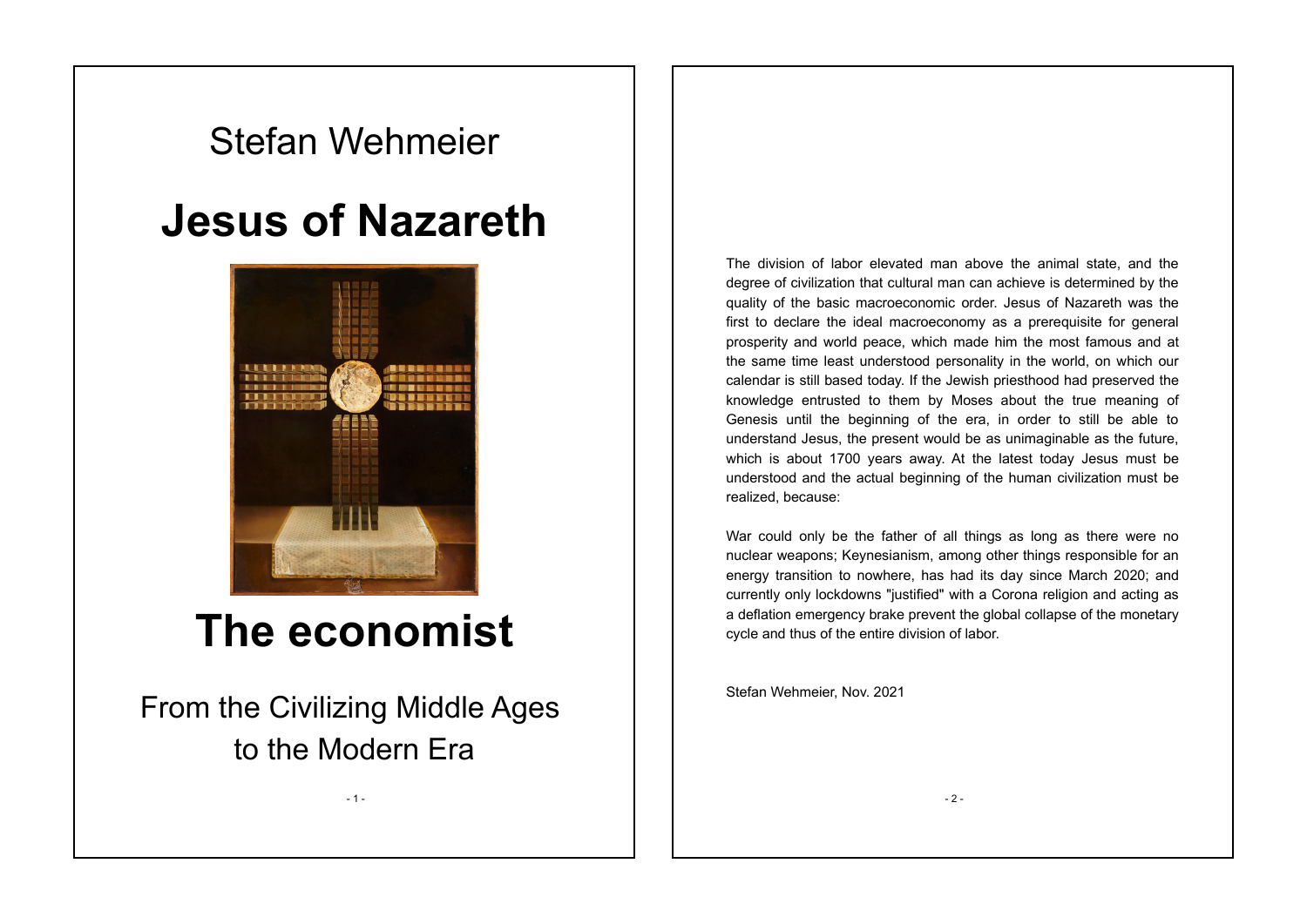# Stefan Wehmeier

### **Jesus of Nazareth. The economist.**

**From the Civilising Middle Ages to the Modern Era**

**for Alexandra**

## **Contents**

| <b>Chapter 1: Problem awareness</b>                  | 6  |
|------------------------------------------------------|----|
| Chapter 2: From the first to the third day           | 8  |
| Chapter 3: The best-kept secret of original sin      | 10 |
| Chapter 4: Why today left-green filthy?              | 17 |
| Chapter 5: I and the world                           | 22 |
| Chapter 6: The control of the collective unsonscious | 29 |
| <b>Chapter 7: New Basic Law</b>                      | 37 |
| Chapter 8: Man and living nature                     | 40 |

- 3 -

- 4 -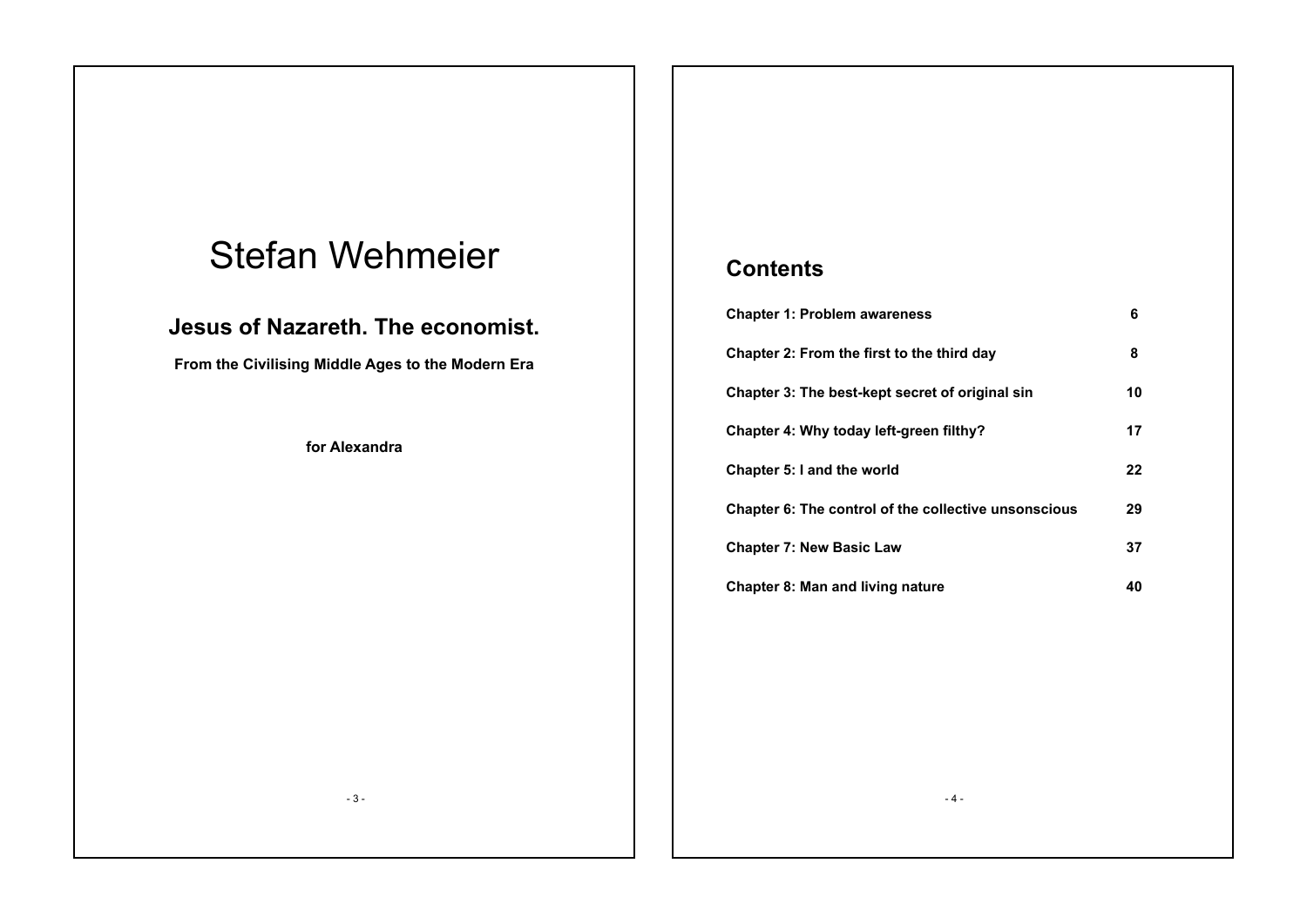**Important note:** This book provides, for the first time, a complete awareness of the world in which we still exist and a first glimpse of the world in which we will live in the future. When reading the book for the first time, it cannot be read crosswise. Read it attentively from beginning to end; only after that it may be useful to re-read individual chapters.

#### **Chapter 1: Problem awareness**

*"Knowing the problem is more important than finding the solution, for the accurate statement of the problem automatically leads to the correct solution."*

Albert Einstein (1879 - 1955)

In contrast to scientific problems, in the solution of which all may participate who feel called to do so, when a social problem is recognized for the first time, the solution of which initially proves to be too difficult to be found in the foreseeable future, this problem can only be known to a few initiates (esoteric circle) and, moreover, must be made incomprehensible to all others in order not to endanger the development of culture until the problem is solved. If then the problem consciousness is lost also in the esoteric circle, nobody can know for the time being more what it is actually about.

Jesus of Nazareth could solve for the first time a problem, which could not be solved since the "Exodus from Egypt" and therefore was faded out from the conceptual faculty of the working "people chosen by God", so that they worked: the original sin. But the religious blindness remained, so that the whole halfway civilized mankind exists until today in the original sin, from which all civilization problems grow, which can be discussed at all. Religious are all who do not know what the original sin is, independent of "faith" or "unbelief"!

More than twelve centuries before Jesus Moses had described the original sin and its fatal effects exactly with the linguistic means available at that time, and the handed down text is still to be read under Genesis 3. The best Bible edition for the Old Testament is the Luther Bible of 1984, from which the original sin is unambiguously recognized and understood, if one knows what it is about. Then what Einstein said comes true: "...the accurate statement of the problem automatically leads to the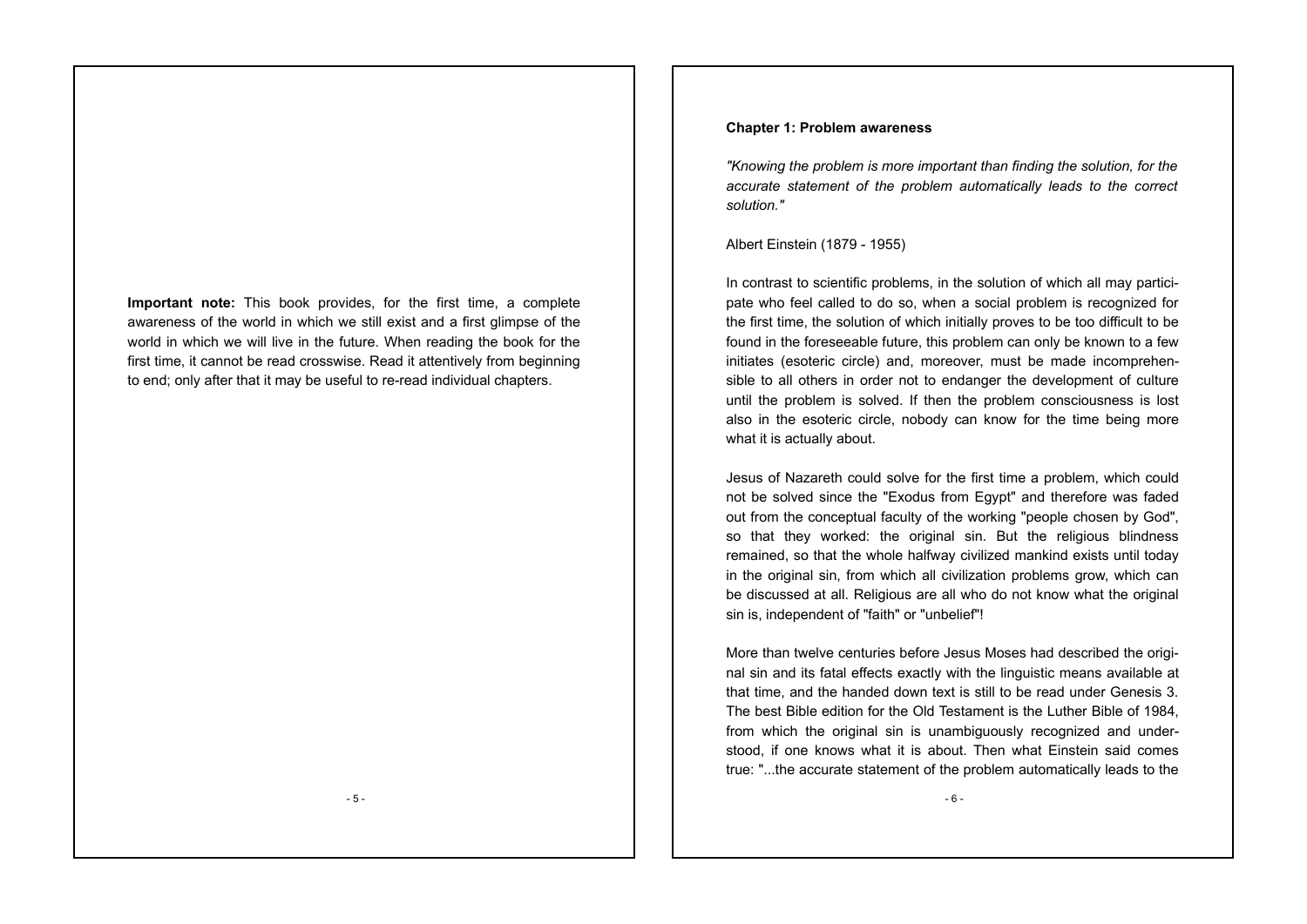correct solution." Until April 2007, nobody knew what it was about, and the "holy Catholic church", which never wanted to know what it was about, took care of that.

(NHC II,3,21) *Those who say, "The Lord died first and then rose again" are in error. For he first rose and then died. If someone does not acquire the resurrection first, he will die.* 

The conscious recognition of the original sin is the resurrection, and as long as the original sin is not eradicated, the God Yahweh is worshipped in order to be able to exist in the original sin without consciousness until the end of the Last Days. That is why heretical writings like the Gospel of Philip, which was only rediscovered in 1945 as part of the Nag Hammadi writings, were burned by the "holy Catholic church" in the fourth century. The elementary process of knowledge of the resurrection from the spiritual death of religion was reinterpreted to the "climbing out of the (biologically) dead Jesus from his grave", and whoever believes it will be blessed.

2000 years ago there was the resurrection on the second day and today there is the resurrection on the third day. In contrast to an intermediate time of spiritual derangement, where no consciousness exists and also the knowledge of the rebirth is lost, a cultural-historical day is a spiritually bright epoch with a conscious further development into the future.

#### **Chapter 2: From the first to the third day**

The first day of cultural history began with the "Exodus from Egypt" probably at the time of the reign of Pharaoh Ramses II, i.e. around 1250 B.C., and ended in the Babylonian captivity from 597 to 539 B.C. During this first day, only the Jewish priesthood was aware of original sin and the people were religiously blinded so that they could not recognize original sin under any circumstances as long as knowledge was not yet available on how to overcome this "mother of all civilization problems". If the true meaning of original sin had been betrayed to the working people during this time, the entire Jewish culture would have dissolved and what is called "modern civilization" to this day would never have come into being.

To ensure that the best-kept secret of original sin could not be betrayed too early, the Holy Scripture of the Torah, corresponding to the five books of Moses (Genesis, Exodus, Leviticus, Numbers and Deuteronomy) in the Old Testament of the Bible, were amended and expanded several times. The Yahwistic (J, ca. 900 B.C.), the Elohistic (E, ca. 700 B.C.), the Deuteronomic (D, ca. 640 B.C.) and the Priestly (P, ca. 580 B.C.) strata emerged. With the latter, which was written in the Babylonian captivity, the Jewish priesthood brought itself or all following generations of priests into religious delusion, so that the original sin could not be betrayed at all, and night fell.

The second day began when Jesus of Nazareth recognized the meaning of original sin and was the first thinker in little-known history to figure out how to overcome it. Since half a millennium, however, there was no one to whom he could explain salvation from original sin. The "Pharisees and scribes" were even deeper in religious delusion than the common people, in whom he found only twelve contemporaries, whom he turned into Gnostics (knowers) who became aware of the meaning of original sin. He entrusted the overcoming of original sin to only one disciple, the author of the Gospel of Thomas, which the "holy Catholic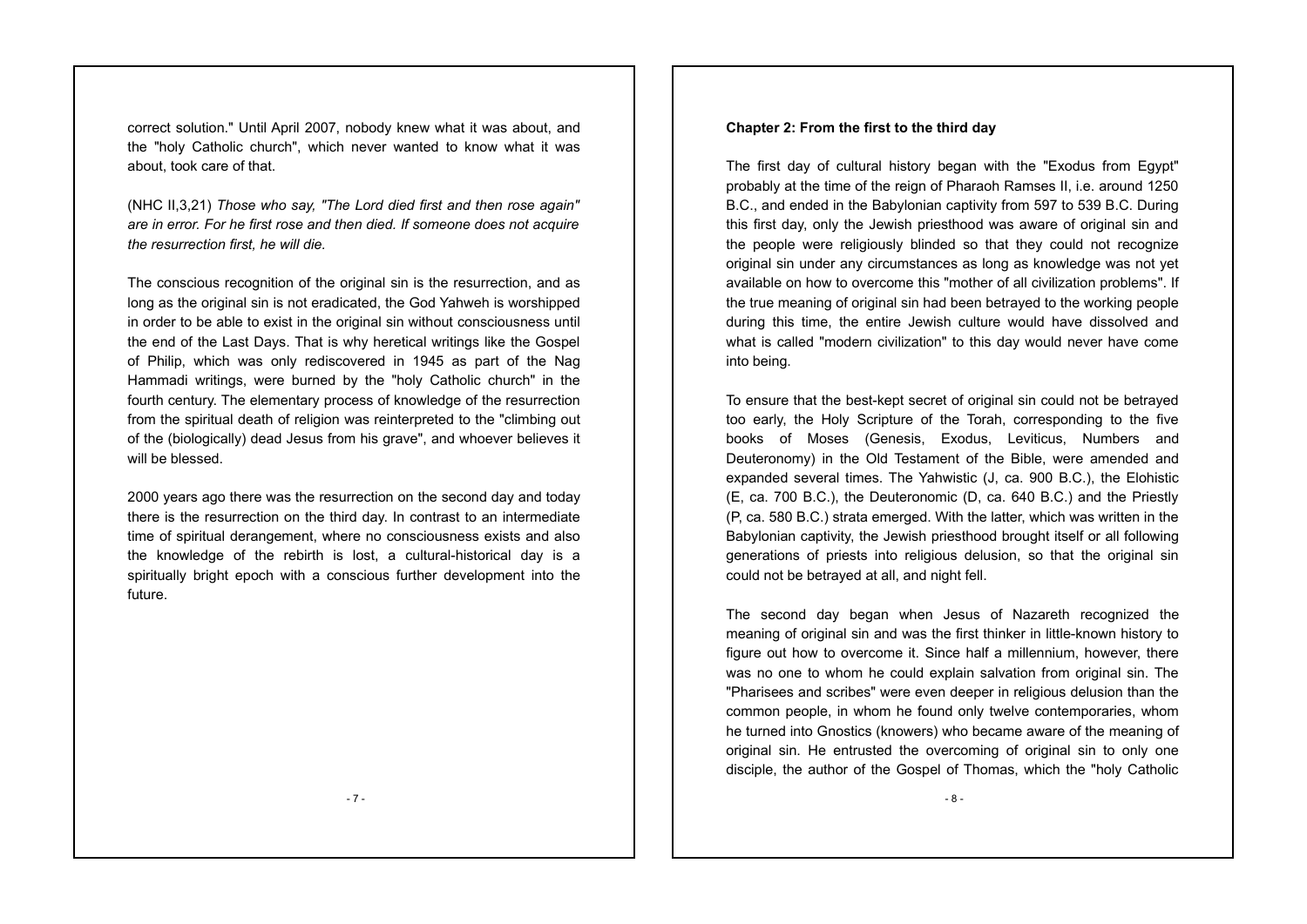Church" burned after Catholicism became the Roman state religion in the fourth century. Catholicism (representing all that calls itself "Christian" to this day) destroyed the last Gnostics and all Gnostic writings, and night fell. A last complete copy of the Gospel of Thomas (NHC II,2) was recovered only in 1945 as an essential part of the Nag Hammadi writings, which in retrospect must be considered the most valuable archaeological find of all time.

The third day began in May 2007 and I saw the world as Jesus had seen it two millennia ago: The higher the "social position" of an "ordinary citizen" in the civilizing Middle Ages, the less he\*she\*whatever can understand original sin, although nowadays its technical overcoming "consists, after all, only of a series of the most banal self-evident facts."

With the first day the civilizational Middle Ages began and on the second day the modern times would have begun, if the knowledge about the true interpretation of the original sin would have remained in the esoteric circle of the Jewish priesthood up to the beginning of the time calculation. Where mankind would be then today is as little imaginable as the about 1700 years distant future.

 It was not meant to be, because the Jewish priests in the sixth pre-Christian century made a fatal mistake, for which nobody can be held responsible today.

#### **Chapter 3: The best-kept secret of original sin**

Abraham Lincoln (1809 - 1865): *"You cannot make poor people richer by making rich people poorer."* 

*"It is therefore clear: the so-called real capital must yield interest, because it can only come about by spending money and because this money is capital. Real capital does not possess, as money does, its own interest-expressing means of power. It is a question of these real capitals, just as with the goods, of market relations created and enforced by money especially for this purpose, of a self-acting, artificial restriction in the production of the real capitals, so that their supply can never cover the demand.* 

 *By law, the conventional money, stamped and administered by the state, produces, through enforced unemployment, the propertyless and homeless multitude, the proletariat, whose existence is the condition for the capital feature of houses, factories, ships.* 

 *Money is indispensable for the realization of these material goods (real capitals), and without interest there is no money. But without the proletariat (the workers stripped of their own means of production) there is no real capital. Consequently, the indispensability of money must also produce the proletariat, which is indispensable for the interest of the real capitals and the circulation of money.* 

 *Money creates the proletariat, not because the interest burdens deprive the people of possessions, but because it forcibly prevents the people from creating possessions.* 

 *Therefore, for the explanation of the origin of the proletariat one need not resort to the desperate way out of the so-called historical explanation, for the proletariat is a lawfully occurring concomitant of conventional money. Without proletariat no interest of real capitals, without interest no circulation of money, without circulation of money no turnover of goods and as a consequence impoverishment."*

Silvio Gesell (1862 - 1930)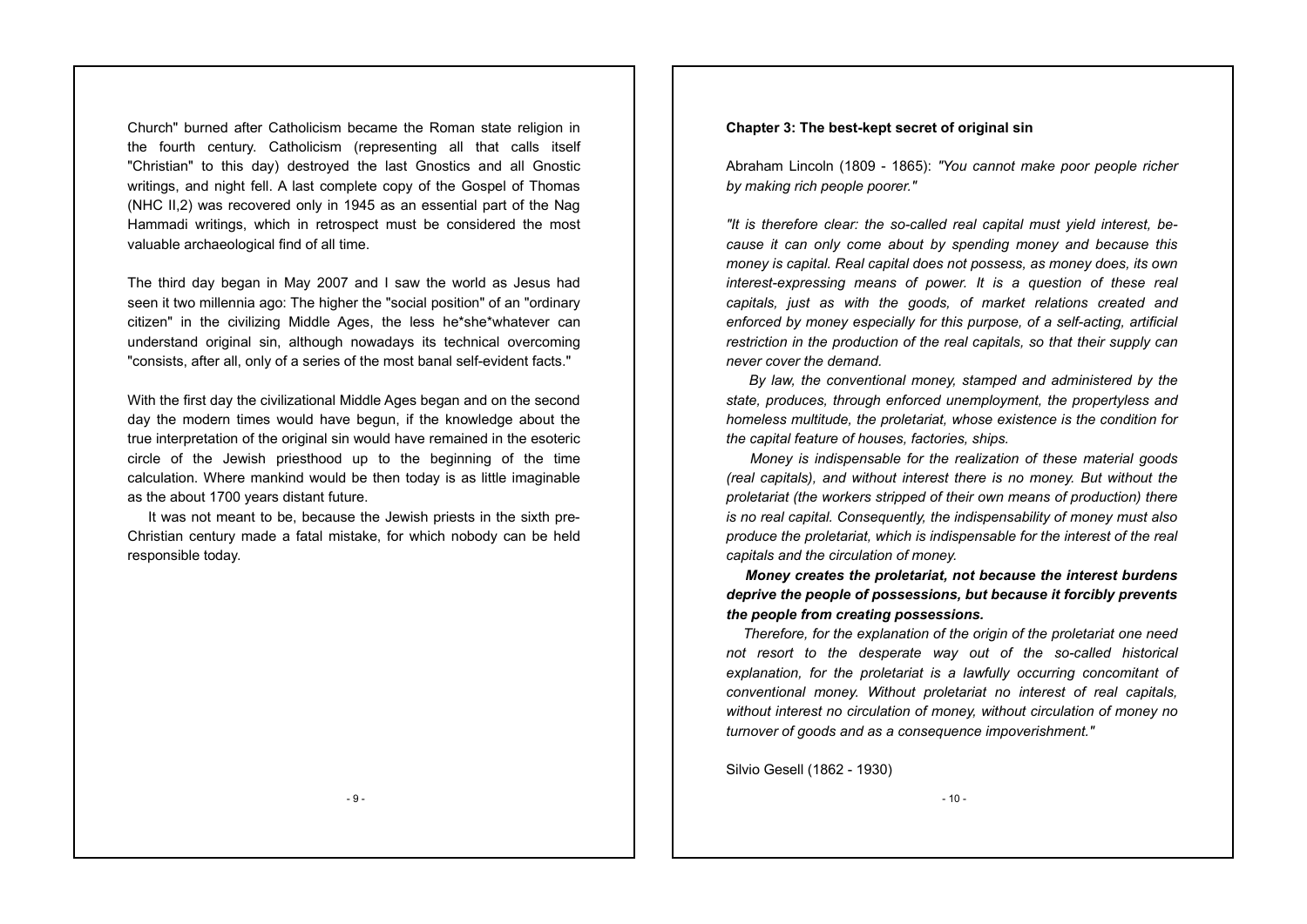Up to this point, the inventor of the monetary economy already knew this - everything that exists must first be invented - 3250 years ago. His name was Moses and his invention led to the "Exodus from Egypt", i.e. to the further development of human culture from the original socialism (centralistic planned economy without liquid money, e.g. pre-antique Egypt) to a market economy with money cycle. Moses did not know yet (and one cannot blame him for that), how the money circulates also without interest and thus the systemic injustice of the interest redistribution from the work to the possession is to be overcome, so that his invention consisted essentially in adapting the working "of God chosen people" to the therefore still today faulty money psychologically:

(Genesis 2,4-9) *It was at that time that the LORD God made earth and heaven. And all the shrubs of the field were not yet on the earth, and all the herbs of the field were not yet grown; for the LORD God had not yet caused it to rain on the earth, and there was no man to till the ground; but a mist came up from the earth and wetted all the land. Then the LORD God made man of the dust of the ground, and breathed into his nostrils the breath of life. And so man became a living being. And the LORD God planted a garden in Eden toward the east, and put therein the man whom he had made. And the LORD God caused to grow up out of the ground every tree that is pleasant to the sight, and good for food, and the tree of life in the midst of the garden, and the tree of the knowledge of good and evil.* 

God the LORD (Yahweh) = artificial archetype "investor" earth and heaven = supply (goods) and demand (money) rain / humidity = money emission / liquidity living man = free entrepreneur garden of Eden (paradise) = free (i.e. monopoly-free) market economy fruit bearing trees = profit making ventures tree of life (ez pri ose pri: "tree that is fruit and makes fruit") = money cycle

tree of knowledge (ez ose pri: "tree that makes fruit") = money lending

(Genesis 3,1-5) *But the serpent was more cunning than all the beasts of the field which the LORD God had made, and said unto the woman, Yea, should God have said: You shall not eat of all the trees of the garden? And the woman said unto the serpent, We eat of the fruit of the trees of the garden: but of the fruit of the tree which is in the midst of the garden God hath said, Eat ye not of it, neither touch it, lest ye die. Then said the serpent unto the woman, Ye shall by no means die: but God knoweth that in the day ye eat thereof, then shall your eyes be opened, and ye shall be as God, and shall know what is good and what is evil.*

fruit from the tree of knowledge = original interest (S. Gesell) / liquidity premium (J. M. Keynes) man / Adam = real capital / the cultural man working with his own real capital woman / Eve = financial capital / the cultural man investing in new real capital animals in the field = workers without own capital (interest losers) serpent = thrift (the serpent saves arms and legs) death = spiritual death by religious delusion good or evil = egoistic and educated or selfish and conceited

(Genesis 3,6-13) *And the woman saw that of the tree it was good to eat, and that it was a delight to the eyes, and tempting, because it made wise. And she took of the fruit and ate, and gave also of it to her husband that was with her, and he did eat. Then the eyes of them both were opened, and they perceived that they were naked, and they plaited fig leaves together, and made themselves aprons. And they heard the LORD God walking in the garden when the day was cool. And Adam hid himself and his wife from the presence of the LORD God under the trees of the garden. And the LORD God called Adam, and said unto him, Where art thou? And he said: I heard thee in the garden, and I was*

- 11 -

 $-12-$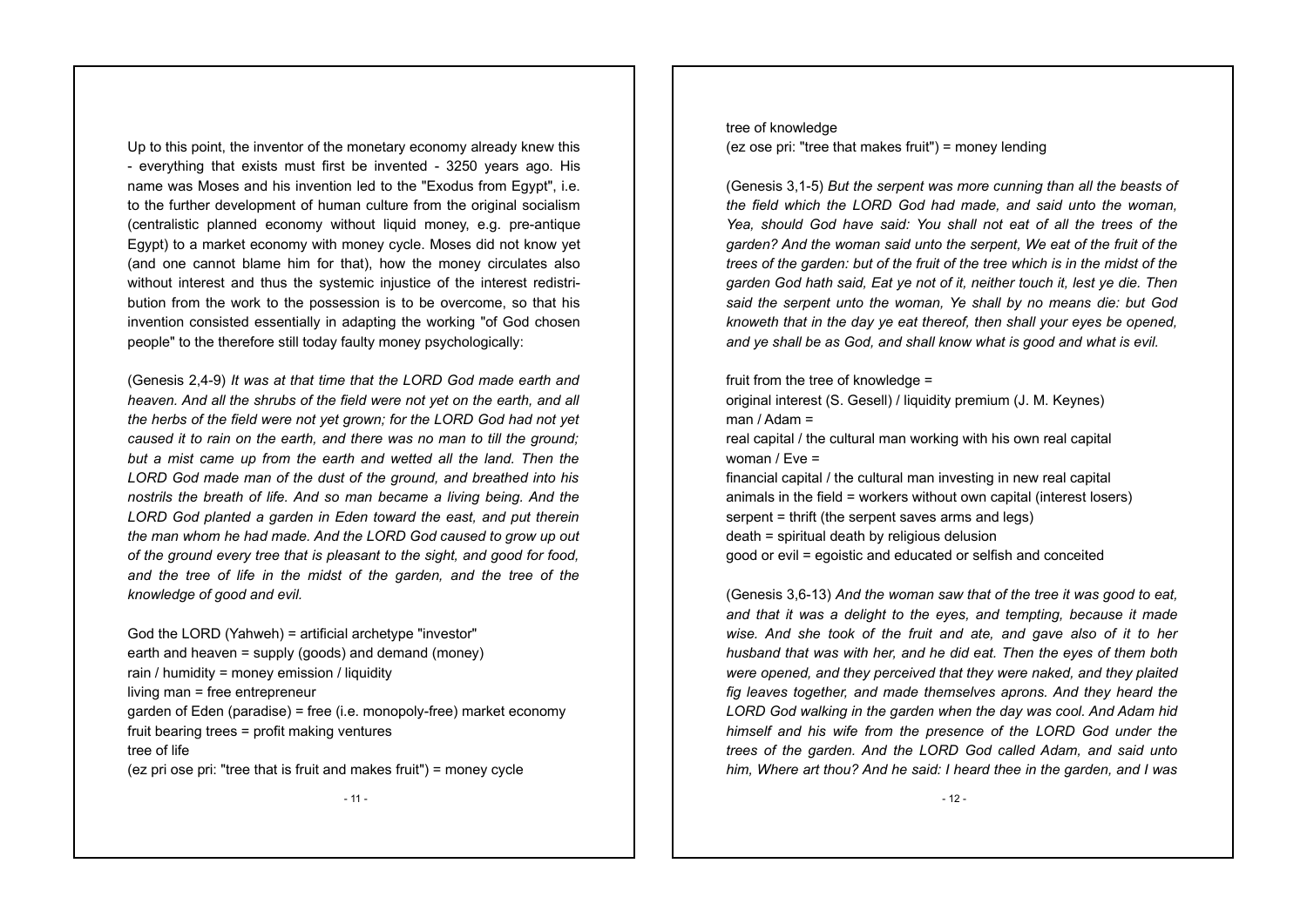*afraid; for I am naked, therefore I hid myself. And he said, Who told thee that thou wast naked? Hast thou not eaten of the tree, of which I commanded thee that thou shouldest not eat thereof? And Adam said, The woman whom thou hast joined unto me gave me of the tree, and I did eat. Then said the LORD God unto the woman, Why hast thou done this? The woman said: The serpent deceived me, so that I ate.*

#### original  $sin =$

private capitalism (redistribution of interest from labor to property) "the woman gave her husband from the fruit" = transfer of the original interest to the real capital being "naked" = earning money with own work "to be clothed" = to extort interest from the labor of others as an investor (lat.: vestis = clothing) "when the day had become cool" =. cooling of the economy (beginning liquidity trap) "hiding under the trees in the garden" = pretending that the interest is a reward for one's own performance "the woman you have added to me" = dependence on interest-bearing savings

(Genesis 3,15) *And I will put enmity between you and the woman, and between your offspring and her offspring; which shall bruise thy head*, *and thou thrust it in the heel.* 

offspring of the serpent = money savings offspring of the woman = new real capital head of the serpent = capital market interest (return on real capital)

(Genesis 3,16-24) *And unto the woman he said, I will cause thee much travail, when thou shalt conceive; with travail shalt thou bring forth children. And thy desire shall be for thy husband, but he shall be thy lord. And unto the man he said, Because thou hast obeyed the voice of thy wife, and hast eaten of the tree of which I commanded thee, saying,*

- 13 -

*Thou shalt not eat of it--cursed be the field for thy sake. With toil shalt thou feed thereon all thy days. It shall bear thee thorns and thistles, and thou shalt eat the herb of the field. In the sweat of thy face shalt thou eat thy bread, until thou return unto the ground from whence thou wast taken. For thou art earth, and shalt become earth. And the LORD God said, Behold, man is become like unto us, knowing good and evil. But now, lest he put forth his hand, and break also of the tree of life, and eat, and live for ever. Then the LORD God sent him out of the garden of Eden to till the ground from which he had been taken. And he drove the man out, and set the cherubim with the flaming, flashing sword before the garden of Eden, to guard the way to the tree of life.*

"us" = who have nothing else to do than to enrich themselves from the additional work of others expulsion from paradise  $=$  loss of the ability to distinguish between market economy and capitalism cherubim = blockades of thinking

Everything what exists today on this planet not in nature but in culture, the halfway civilized mankind has to owe to the Jews, because they were the pioneers of the market economy. Without the programming of the collective unconscious with the artificial archetype Yahweh, mankind would not have got permanently involved in the use of money and would have got stuck in the primitiveness of the original socialism. Even if he did not yet suspect that private capitalism is the original sin, already the national economist Dr. Gustav Ruhland (1860 - 1914) described this pioneering activity of the Jews in his work "System of Political Economy":

*"The laws, which are given to him in the desert by God through Moses for the order of his commonwealth, immediately carry the character of the national economic epoch in themselves, without taking into account any feudal transitional stages. But these laws also show other enviable characteristics. Nowhere do they have the character of timidity or even of concessions on all sides. Nor have they provided for their perpetual*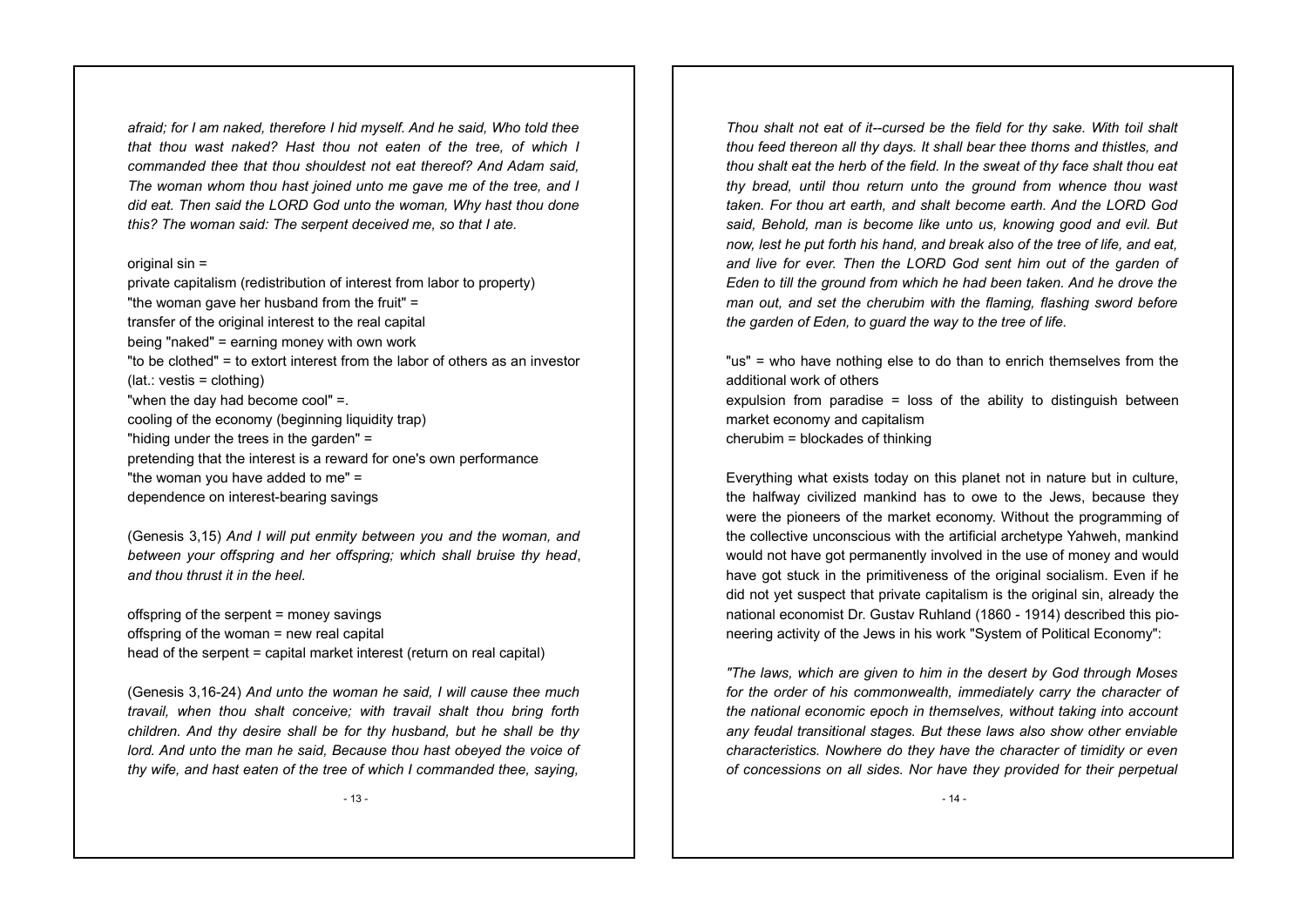*improvement or deterioration by amendments. The Mosaic laws are distinguished by their absolute determination, by their great, allembracing points of principle, by their definite will to apply as immutable laws for all times, by their clear, unambiguous view into the future, for the case of obedience as well as for the case of disobedience, and by an intimate interpenetration of religious, moral and economic views. What modern ethical national economy strives laboriously and often still unclearly to achieve, the Mosaic legislation has already anticipated in an admirable way.* 

 *The other pride of our national economy, that Adam Smith was the first to build his economic doctrinal edifice on labor, is actually little justified. For the Mosaic legislation has long since acquired the priority here, and in a way that was not even reached by Adam Smith. The Mosaic state was built not only on the labor of the lower mass of the people, but on labor as a general human duty, as a divine commandment. From the very beginning, according to Moses, man's destiny was work;..."*

By associating the metaphors in the creation myth with whatever else than their real macroeconomic meanings, the Jewish priesthood excluded original sin from the conceptual understanding of the working people so that they would work. Only the non-working priests knew the original sin and provided for a social legislation with regular debt relief (every Jubeljahre, was called at that time: Jobeljahre) as well as wealth cancellation, which was clearly better than that of the today's "social market economy", and thus for a purposeful advancement into the future.

Unfortunately, the Jews got into the Babylonian captivity from 597 - 539 B.C., which caused the priests to change the original program Genesis (Yahwistic layer) by the Priestly layer. Fearing that the secret of the original sin could be betrayed too early and thus the whole plan for the future could be made null and void, the priests put the "first" creation myth (7-day creation) of Genesis before the original "second" (paradise

story), whereby the Jewish priesthood also fell into the religion of interest money from the next generation on and thus the knowledge about the true meaning of the original sin was lost. This ensured that the best-kept secret of the original sin could no longer be betrayed too early (or not at all), but the purposeful further development into the future, in which one had striven to overcome the original sin until then, was interrupted. From now on the unconscious (religiously blinded) culture man should only subordinate "cultivate and preserve the paradise" and primarily "subdue the earth", that is to exist as interest winners at the expense of the additional work of many interest losers!

When half a millennium later Jesus of Nazareth attained the resurrection from the spiritual death of the interest money religion and explained as the first thinker the Natural Economic Order, he remained misunderstood by the "Pharisees and scribes" - and likewise by the sect of the Christians which sank in the following two millennia ever deeper in the spiritual death of the interest money religion and spread the original sin over the whole world. That is why the whole cultural history so far is only a string of economic crises and wars, and that is why Friedrich Nietzsche had to conclude in "The Antichrist" (1888):

*"I call Christianity the One great curse, the One greatest inner corruption, the One great instinct of revenge, for which no means is poisonous, secret, subterranean, small enough, - I call it the One immortal eyesore of mankind..."* 

- 16 -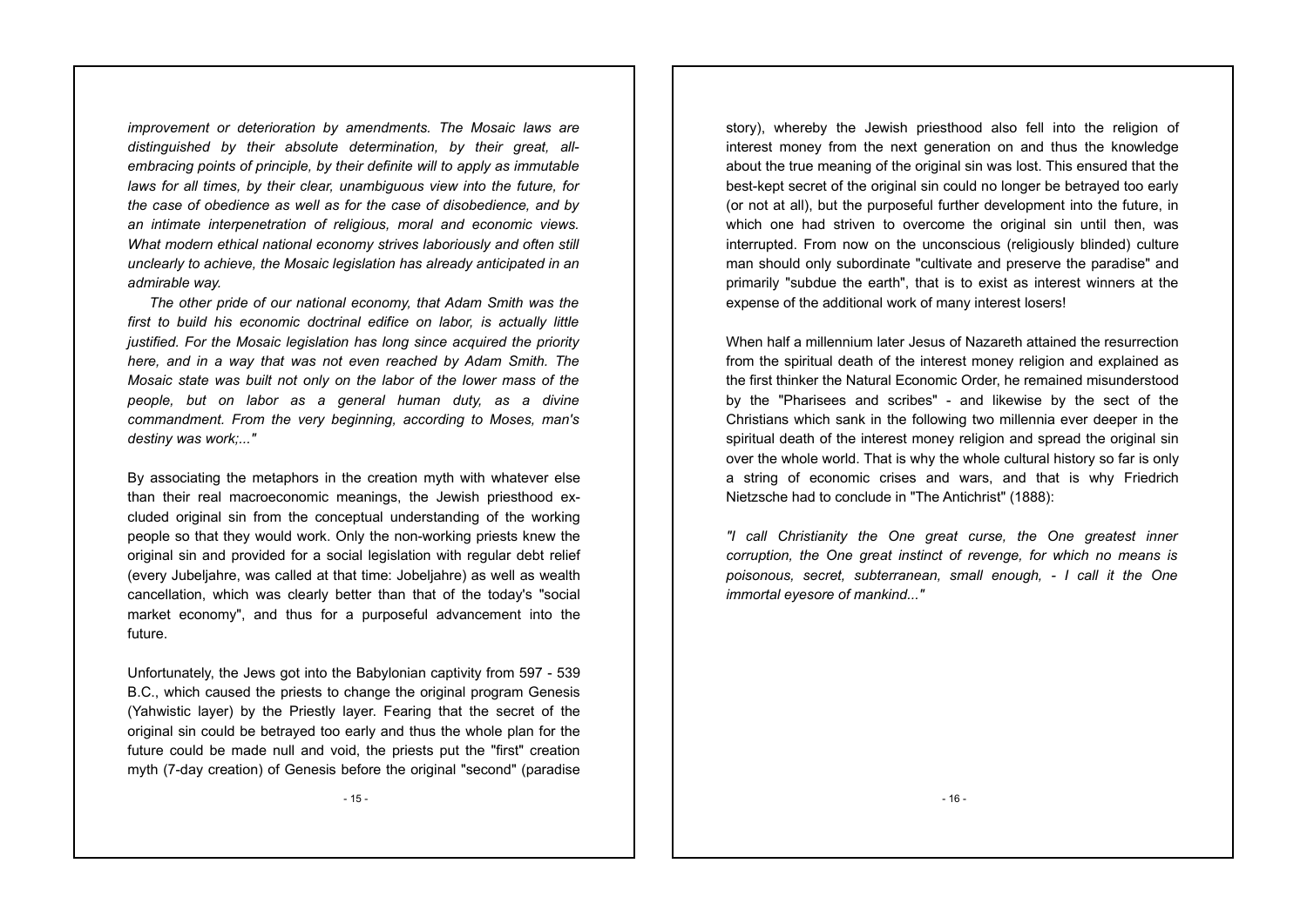#### **Chapter 4: Why today left-green filthy?**

*"A fruitful treatment of the social question will succeed only to those who begin it with the recognition of the insolubility of the problem."*

#### Heinrich von Sybel (German historian, 1817-1895)

Until 1895 this could be said, but not since the publication of "The Realization of the Right to the Full Yield of Labor through the Money and Land Reform" (Silvio Gesell, 1906). If the halfway civilized mankind would not fall again and again for imbeciles (politicians), but would pay the due attention to those who know something, already the first world war would not have had to take place and certainly not the second:

(Silvio Gesell, autumn 1918) *"In spite of the holy promises of the nations to outlaw war for all times, in spite of the cries of the millions: 'Never again war', in spite of all the hopes for a more beautiful future, I must say: If the present monetary system, the interest economy, is maintained, I dare to assert already today that it will not take 25 years until we stand before a new, even more terrible war.*

 *I see the coming development clearly before me. The present state of technology allows the economy to rise rapidly to a peak performance. The formation of capital will be rapid in spite of the great losses of war and will depress the interest rate by oversupply. The money will then be hamstered. The economic area will shrink, and great armies of unemployed will be on the street. At many border posts you will then find a sign with the inscription: 'Job seekers have no entry into the country, only the lazy ones with a full purse are welcome'.*

 *As in the old days, they will then seek to steal the country and will have to manufacture cannons again for this purpose; at least they will then have work again for the unemployed. In the dissatisfied masses, wild revolutionary currents will awaken, and the poisonous plant of supranationalism will also proliferate again. No country will understand the other anymore, and the end can only be war again."*

The learning resistance concerning the social question, which does not exist only since the French Revolution, but already as long as man uses money (in the beginning precious metal money) and there is private land property, is based on the programming of the collective unconscious with the artificial archetype Yahweh=investor (the "dear God" for all spiritually dead), explained in chapter 3, without which our "modern civilization" would never have come into being or would have been given up early again. Because no reasonable thinking (not religiously blinded) human being would be willing to work in an a priori faulty (capitalistic) market economy, of which he knows that a sustainable economy is impossible and the next war is inevitable:

(Genesis 3,15) *And I will put enmity between you* (the thrift) *and the woman* (finance capital)*, and between your offspring* (money savings) *and her offspring* (new real capital)*; which* (new real capital) *shall bruise thy* (thrift's) *head* (return on real capital), *and thou* (thrift shall) *thrust it* (further real capital increase) *in the heel.* 

Everything what the creation myth describes in an ingenious metaphoric is "unthinkable" for all subjects of the God Yahweh, so also the elementary connection between the scarcity of the employed real capital and the height of the capital market interest, which is responsible again for the effective circulation frequency of the interest money. The connection is so simple that it is already again difficult NOT to understand it, but exactly this succeeds all subjects of the God Yahweh perfectly. If one tries to explain this to an indoctrinated "economic expert" or an elected "top politician", one talks just as against the wall as with the stupidest farmer who understands it perhaps still rather. Silvio Gesell could have saved this passage,… *"Capital accumulation will be rapid, despite the great losses of war, and will depress the interest rate by oversupply. The money will then be hoarded. The economic area will shrink, and great armies of unemployed will stand on the street"* ...because it understands anyway nobody, and with it also nobody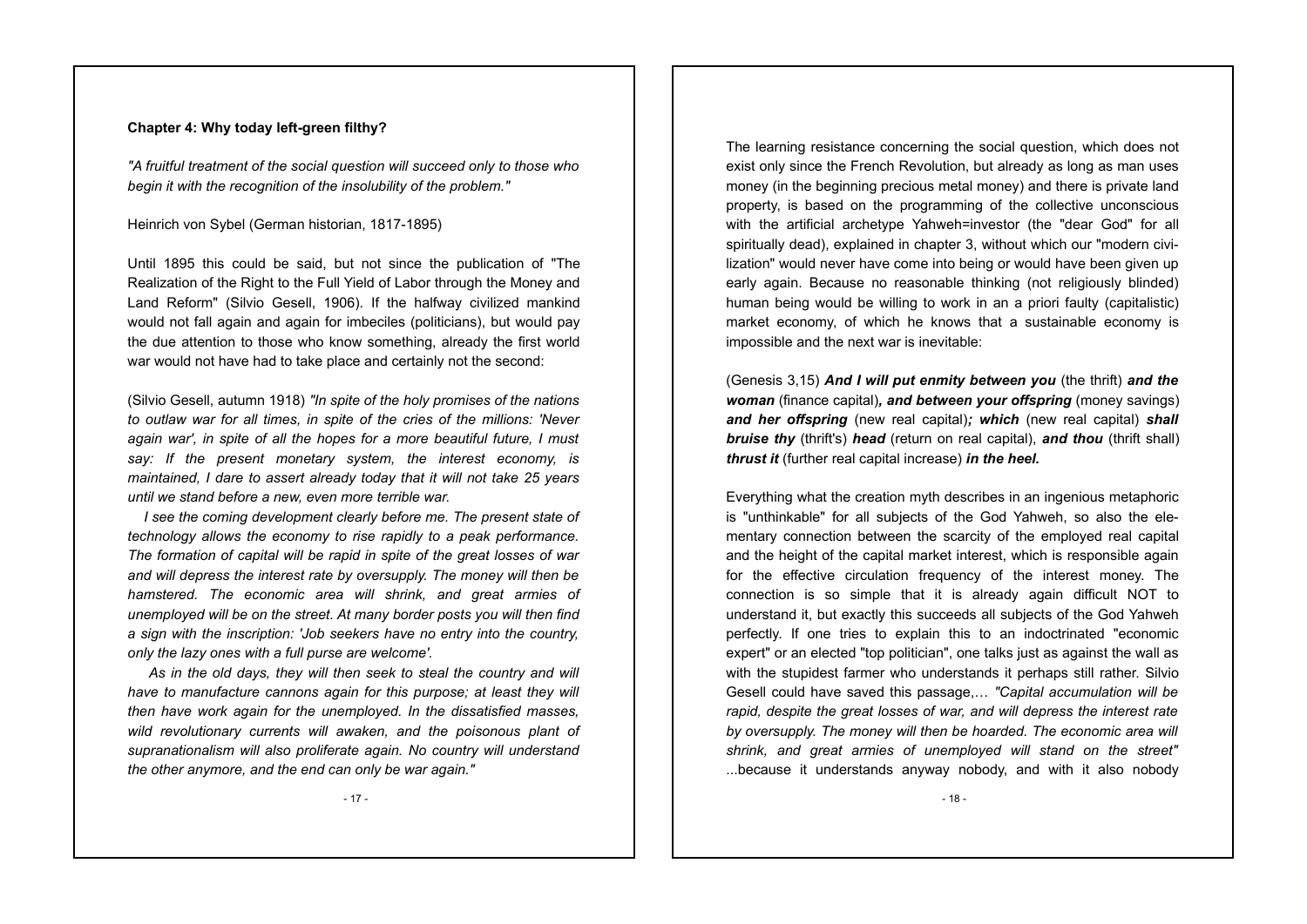understands the cause of the war!

For the "normal citizen" is until today a joke figure with the discredited initials A. H. responsible for the second world war and not the "dear interest money" which refuses the circulation with a too low capital interest rate until the war (comprehensive real capital destruction) lets the interest rate rise again. In the reverse conclusion of the "normal citizen" it needs "good" and not "bad" politicians and the world is all right, but this is a fallacy. As Dietrich Bonhoeffer pointed out in 1943, stupidity is a more dangerous enemy of good than malice, and that is why Friedrich Nietzsche called Christianity "the One immortal eyesore of mankind."

Immortal, however, the eyesore is not, because what was still unimaginable for Nietzsche is the nuclear deterrent, which makes the third world war as the father of all further things impossible - and this answers the question why today the world is left-green filthy: From the moment when the third world war would have been due in an alternative world without nuclear deterrence, the end time of the capitalistic market economy began in the real world, in which the becoming evident of the global liquidity trap (Armageddon) was delayed by ever more excessive Keynesianism (state investment policy according to the motto "dig holes and shovel them up again"). Because this motto is hard to sell, a climate religion arose to "justify" the ideal (i.e. extremely expensive and completely useless) Keynesian measure "energy turnaround". The asylum policy, with whatever "justification," also falls under the umbrella term Keynesianism, or excessive Keynesianism. And as in February 2020 Keynesianism was exhausted, a Corona religion arose for the "justification" of a lockdown acting as a deflation emergency brake to further delay the final crash and to make it even steeper at the end with the biggest speculation bubble of all times!

A religiously blinded society does not develop consciously into the future, but is steered by the collective unconscious, which ensures first the survival of the species man. Under all circumstances the money cycle must be maintained, and if for it 60 million of 2.5 billion must die in a world war, because only by a comprehensive real capital destruction the capital interest rises and the interest money circulates again, then it must be just so; the human capital is born again in few years. If, however, the money cycle (tree of the life) collapses, more than 90% of the world population must starve in short time and the rest falls back into the Stone Age! If now the third world war is prevented by the atomic deterrence, only state investment policy remains, which leads to ever larger national debt, as well as a constant expansion of the central bank money supply, in order to stop the collapse of the money cycle (deflationary downward spiral) for the time being.

For all from enlightened view idiotic measures (war, Keynesianism, lockdown) for the further maintenance of the interest money cycle the collective unconscious selects the politicians who are stupid enough to carry out the idiotic measures if they themselves have an at least shortterm advantage from it. Conservative politicians are dumb enough for the war and left-green putzes are also dumb enough for further idiocies, whereby these morons do not even begin to understand what they are doing and why they are doing it.

*Even if there were a greenhouse effect in the earth's atmosphere, a doubling of the CO2 content, which could not be achieved by human activity, would not cause a significant temperature increase; but there is - even if CO2 is an infrared-active gas - no greenhouse effect at all, because the earth's atmosphere is open to the universe. In fact, there is even a very slight cooling by infrared-active gases compared to an atmosphere without these gases (e.g. consisting of N2 alone). Furthermore, a higher CO2 content in the Earth's atmosphere is desirable for better plant growth.*

*Even if the model widespread in the public that there are "diseasecausing viruses" were correct, without the "corona test" (whose*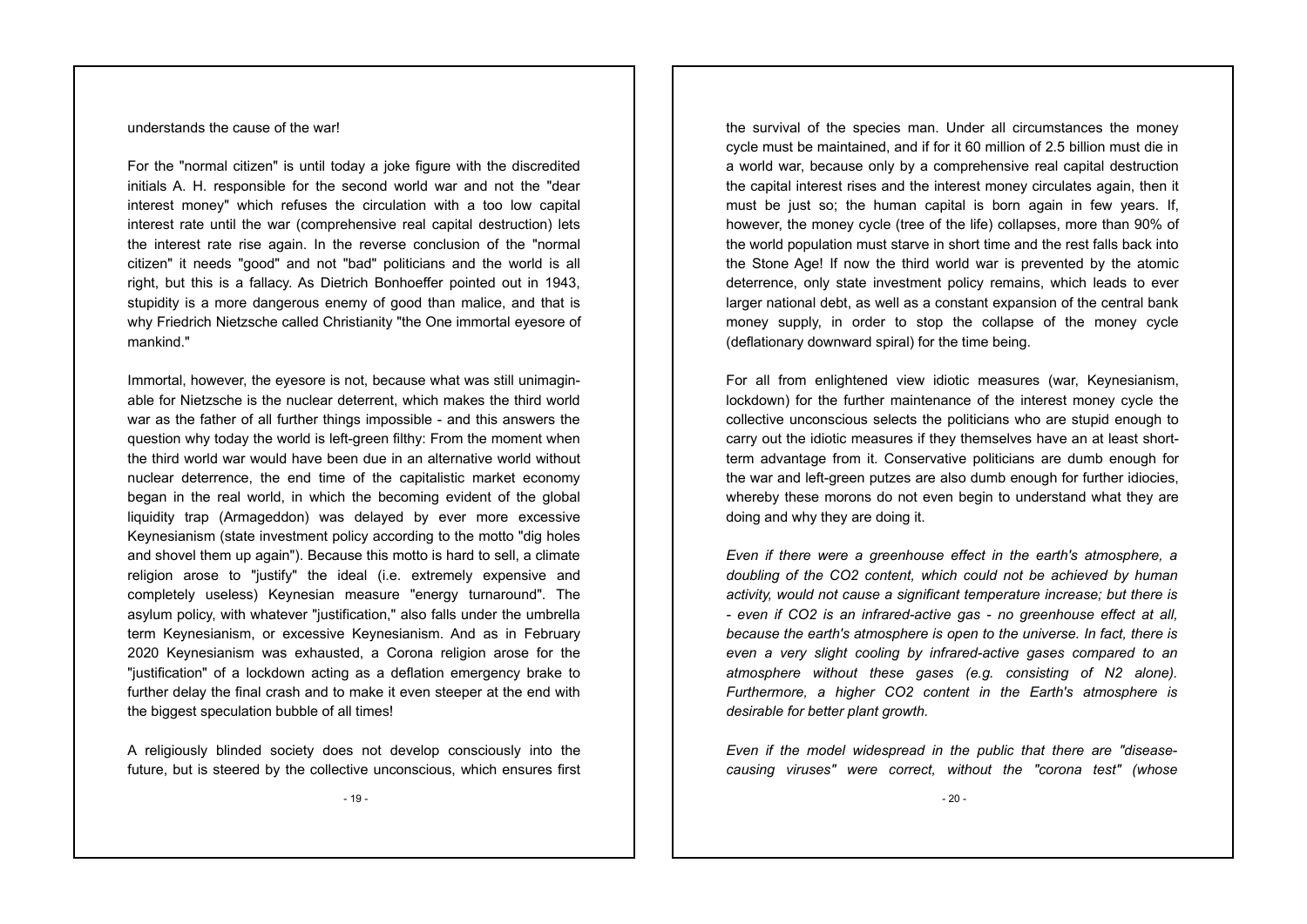*unreliability you might as well toss a coin at) there would be no "corona pandemic", but only an ordinary flu wave with rather fewer deaths than in recent years. But there are no "disease-causing viruses", the "science" of virology is completely on the wrong track, and vaccinations only cause turnover for the pharmaceutical industry and further turnover with follow-up treatments of vaccine damage.*

The degree of stupidity required for the belief in a "man-made climate change" and also in a "corona pandemic" is enormous; but as long as the halfway civilized mankind believes that interest grows on "apple trees" and not by the additional work of others, any degree of stupidity can be produced by the collective unconscious, whereby the individual stupidity becomes the greater, the higher the "social position".

A worse certificate of poverty than today left-green filthy instead of having risen long ago from the spiritual death of the interest money religion, the halfway civilized mankind could not have taken off at the end of the end time. The only intelligent possibility for the maintenance of the money cycle, which means at the same time the actual beginning of the human civilization and with which also the social question is solved, does not function by the collectively unconscious, but requires a conscious and wanted act which makes politics...

The attempt to "regulate" something that cannot be regulated as long as it does not regulate itself through the play of market forces freed from private capitalism.

...and religion...

Sinfully expensive marketing campaign to sell the market economy (paradise) with private capitalism (original sin) to the working people.

...superfluous.

### **Chapter 5: I and the world**

*"I think civilization is a good idea. It's just that somebody ought to start trying it out."*

Sir Arthur Charles Clarke (1917 - 2008)

As is well known, one must first have visited the guardian of the Grail to be able to save the world. When I visited Arthur in Sri Lanka shortly after his 85th birthday on Dec. 17, 2002, I had no intention of saving the world, which until then I thought was safe. But as always when you meet someone who has already thought much further ahead, the conversation developed in a different direction than I had thought, and it was supposed to be my task to delete a "useless program":

*"God said 'Cancel Program GENESIS'. The universe ceased to exist."*

No serious scientist doubts the prophetic words of Arthur C. Clarke, so the matter had to be followed up. But without the slightest idea where to start, the hint could only be stored "in the back of my mind" for the time being. Almost two years later I had to realize that the world is not as safe as I had thought:

(Silvio Gesell, Preface to the 4th Edition of the Natural Economic Order, 1920) *"If the communist living in community of goods stands at the extreme right wing, at the exit gate of social development, therefore the communist demand means the last reactionary step, the N.W.-O. must be addressed as the program of action, of progress of the extreme left wing man. Everything in between are only stations of development.* 

 *The development from the herd man, from the partial man to the independent full man, to the individual and akrate, thus to the man who rejects every domination by others, begins with the first beginnings of the division of labor. It would have been a fait accompli long ago if this development had not been interrupted by deficiencies in our land law*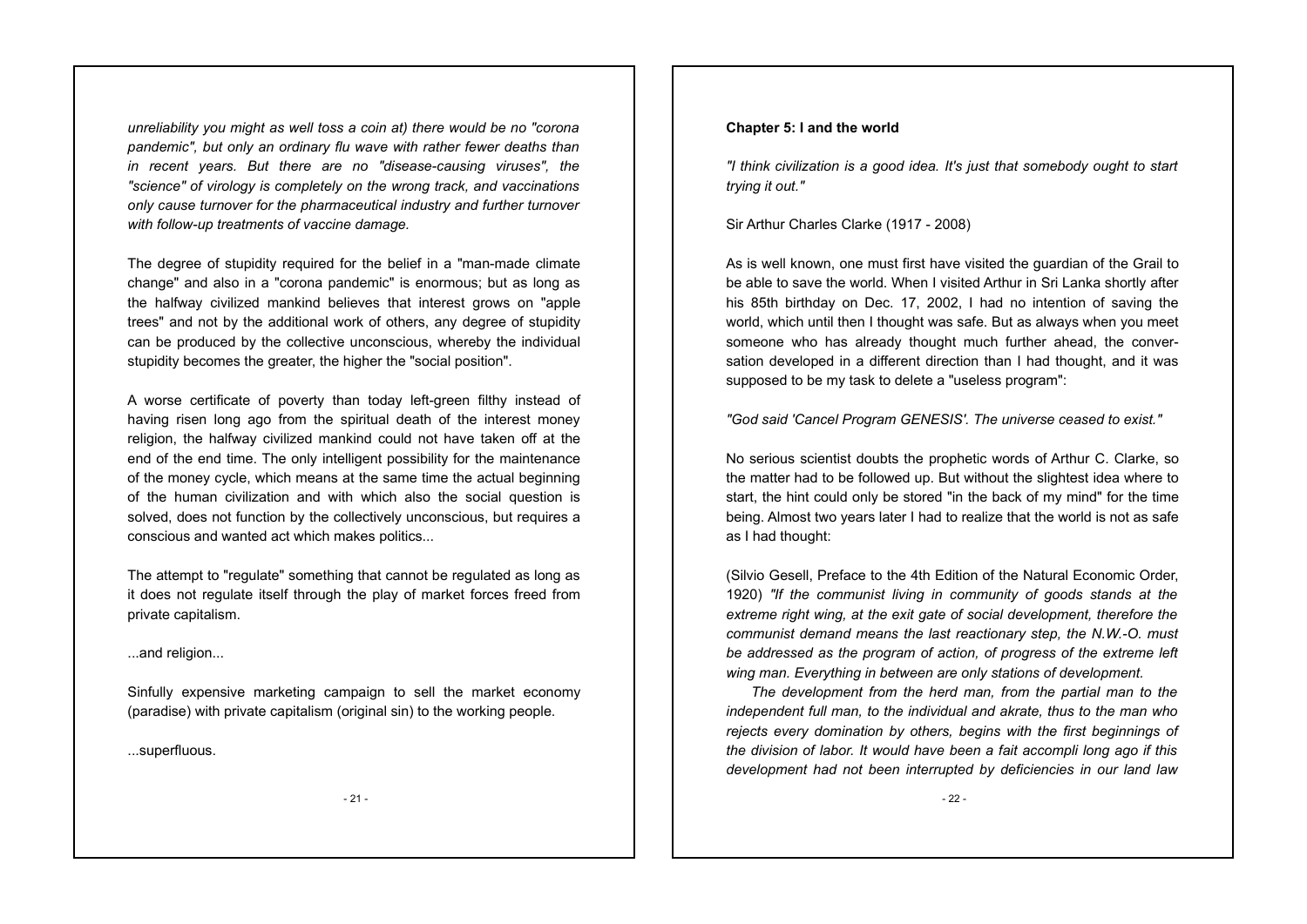*and monetary system - deficiencies which created capitalism, which in its own defense again developed the state as it is today and represents a hybrid between communism and free enterprise. We cannot remain stuck in this stage of development; the contradictions that gave birth to the hermaphrodite would in time also bring about our downfall, as they had already brought about the downfall of the states of antiquity. Today is the task: "through - or downfall", not standstill, not regression, but through the hollow way of capitalism, in which we got stuck, out into the open.* 

 *The N.W.-O. is not a new order, it is not artificially assembled. The development of the order, which takes the division of labor as its point of departure, has only had the obstacles arising from the organic errors of our monetary system and land law removed from its path. Nothing more has happened. It has nothing in common with utopias, with unrealizable fantasies. The N.W.-O., which stands by itself without any legal measures, which makes the state, the authorities, every paternalism superfluous and respects the laws of the natural selection shaping us, gives the striving human being the way free to the full development of the "I", to the personality freed from all domination by others, responsible for itself, which represents the ideal of Schiller, Stirner, Nietzsche, Landauer".* 

Silvio Gesell had predicted the beginning of the Second World War already directly after the end of the First World War (autumn 1918) to a few years exactly, if it should not succeed until then to realize the Natural Economic Order (market economy without capitalism). For the capitalist market economy (interest money economy) requires regular wars for the comprehensive destruction of real capital in order to raise the interest rate and thus to bring interest money back into circulation. The nuclear deterrence established after the second world war now makes the third world war as father of all further things impossible, so that the interest money cycle inevitably comes to a standstill and the whole "modern civilization" disintegrates, whereby the higher the division of labor was developed before, the deeper the culture falls!

The states of the antiquity did not fall too deeply, because a majority of the population lived on the country and could feed themselves with simple means. Today, the 0.7% of the German population who work in agriculture and help feed the other 99.3% already have no seeds of their own and could hardly feed themselves if the division of labor collapsed. This should be enough to realize that the dependence on a functioning monetary cycle is absolute today. On the other hand, neither "high politics" nor studied "economic experts" have even the faintest idea of the elementary flaw in "money as it (still) is" (interest money), and the flawless "money as it should be" (constructively circulation-secured money) is far beyond their imagination. Thinking, i.e. considering money primarily as a medium of exchange and not as capital, is only started as soon as the catastrophe happens, and then it is already too late for these "experts" to come up with the solution before the relapse into the Stone Age becomes inevitable.

(Silvio Gesell, Preface to the 5th Edition of the Natural Economic Order, 1921) *"Once we experience the Natural Economic Order, then it will no longer be necessary to study it in books, then everything will be so clear, so self-evident. How soon the time will come when the author will be pitied, not, however, as it still happens today, because he strives after such utopian delusions, but because he devoted his time to the dissemination of a doctrine which consists, after all, only of a series of the most banal self-evident facts."*

The most important - not to say: only important - macroeconomic basic work "Die Natürliche Wirtschaftsordnung durch Freiland und Freigeld" (first edition 1916) is unknown at universities and the "normal citizen" and in this sense a politician is the "most normal citizen" - is today just as incapable to understand the "most banal self-evident facts" as in 1921. Why this is so, I recognized only three years later, because until March 2007 I was still "unbelievingly religious" according to the definition mentioned in chapter 1, until I attained the resurrection in April 2007 and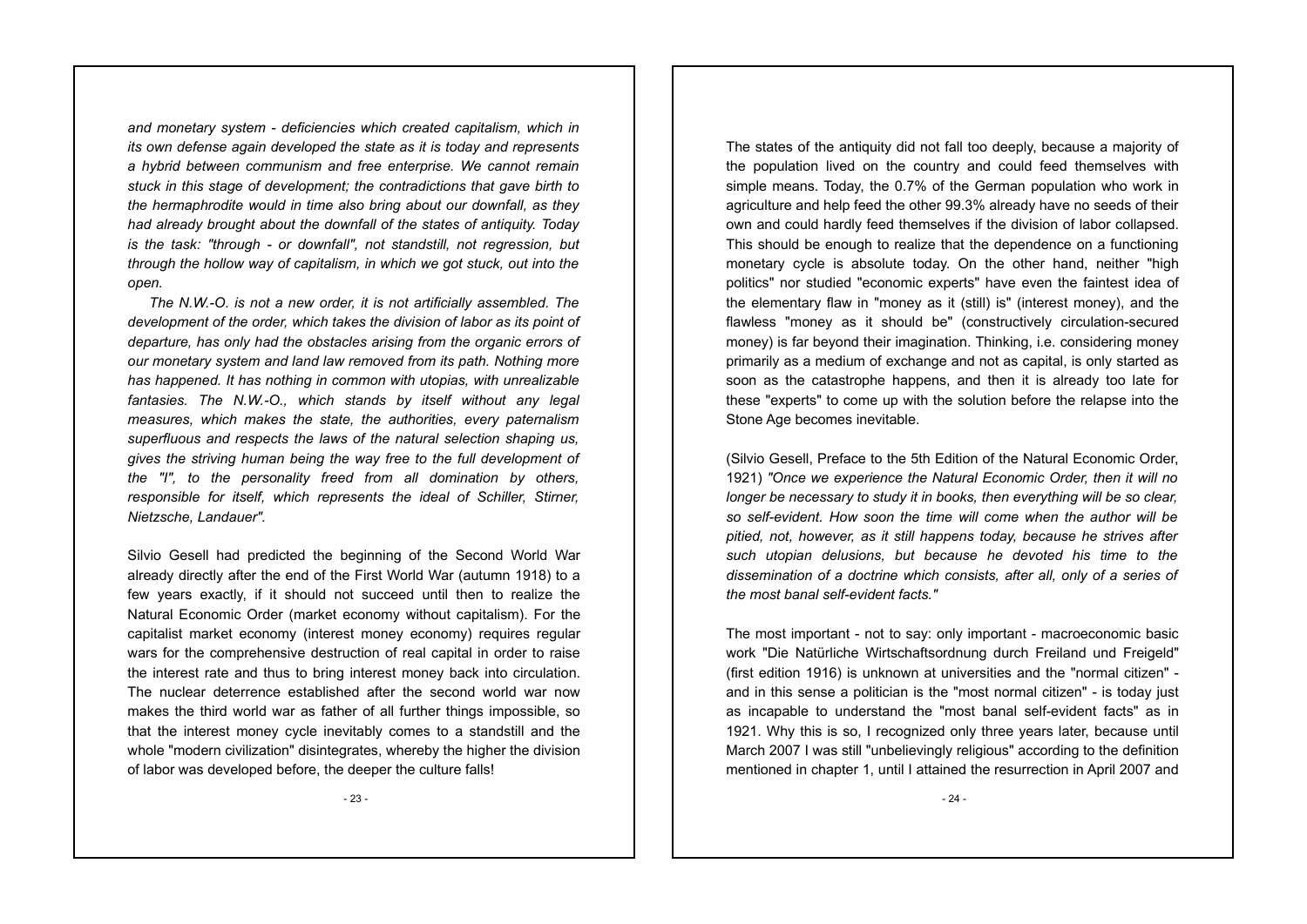became aware that I had walked through the world as a spiritually dead person before!

It had not Adam Smith (1723 - 1790) but already 3000 years earlier Moses first described the capitalistic market economy (and made with it the halfway civilized mankind also "mad enough" for the use of interest money), and therefore the suspicion was obvious that not Silvio Gesell but first Jesus of Nazareth had explained the Natural Economic Order. On the basis of the four gospels in the New Testament of the Bible (no matter which Bible edition) this can no longer be proven today...

(NHC II,2,016) >> (Matthew 10,34-35) *You shall not think that I have come to bring peace on earth. I have not come to bring peace, but the sword. For I am come to divide a man with his father, and the daughter with her mother, and the daughter-in-law with her mother-in-law.*  (NHC II,2,030) >> (Matthew 18,20) *For where two or three are gathered*

*together in my name, there am I in the midst of them.*

(NHC II,2,044) >> (Luke 12,10) *And whosoever shall speak a word against the Son of man, it shall be forgiven him: but whosoever shall blaspheme against the Holy Ghost, it shall not be forgiven him.*

(NHC II,2,055) >> (Matthew 10,37-38) *He that loveth father or mother more than me is not worthy of me; and he that loveth son or daughter more than me is not worthy of me. And whoever does not take up his cross and follow me is not worthy of me.*

(NHC II:2,106) >> (Matthew 18,19) *If two of you become one on earth, whatsoever they shall ask, it shall be done for them of my Father which is in heaven. (Matthew 17,20) If ye have faith as a grain of mustard seed, ye may say unto this mountain, Lift up thyself there; and it shall be lifted up; and nothing shall be impossible unto you.*

...but on the basis of the original parables in the unaltered preserved Gospel of Thomas:

(NHC II,2,016) *Perhaps men think that I have come to cast peace on the* - 25 -

*earth, and they do not know that I have come to cast divisions on the earth, fire, sword, war. For there will be five in one house. Three will be against two and two against three, the Father against the Son and the Son against the Father. And they shall stand as one against another.*  (NHC II,2,030) *Where there are three gods, they are gods; where there*

*are two or one, - I am with him.* 

(NHC II,2,044) *He that shall blaspheme the Father shall be forgiven; he that shall blaspheme the Son shall be forgiven; but he that shall blaspheme the Holy Ghost shall not be forgiven, neither on earth, nor in heaven.* 

(NHC II,2,055) *Whoever does not hate his father and mother will not be able to be a disciple of mine. And whoever does not hate his brothers and does not hate his sisters and does not carry his cross as I do, will not be worthy of Me.* 

(NHC II,2,105) *He who will know the father and the mother, he will be called the son of the harlot.* 

(NHC II,2,106) *If you make the two one, you will become sons of man. And if you say, "Mountain, lift away!" he will disappear.* 

(NHC II,2,113) *His disciples said to Him, "The kingdom, on what day will it come?" Jesus said, "It will not come when one looks for it. It will not be said, 'Look here or look there,' but the Father's kingdom is spread out over the earth, and men do not see it." \*\*\**

mother (of culture) = sum of all savings whore = financial capital brothers and sisters = real and financial capital with limited competition mountain = profitability hurdle of original interest father (of culture) = national economy credit supply son = credit demand for new real capital sacred spirit = money secured in circulation (holy = secured; spirit = money in circulation) kingdom of the father = Natural Economic Order (normal state of full investment).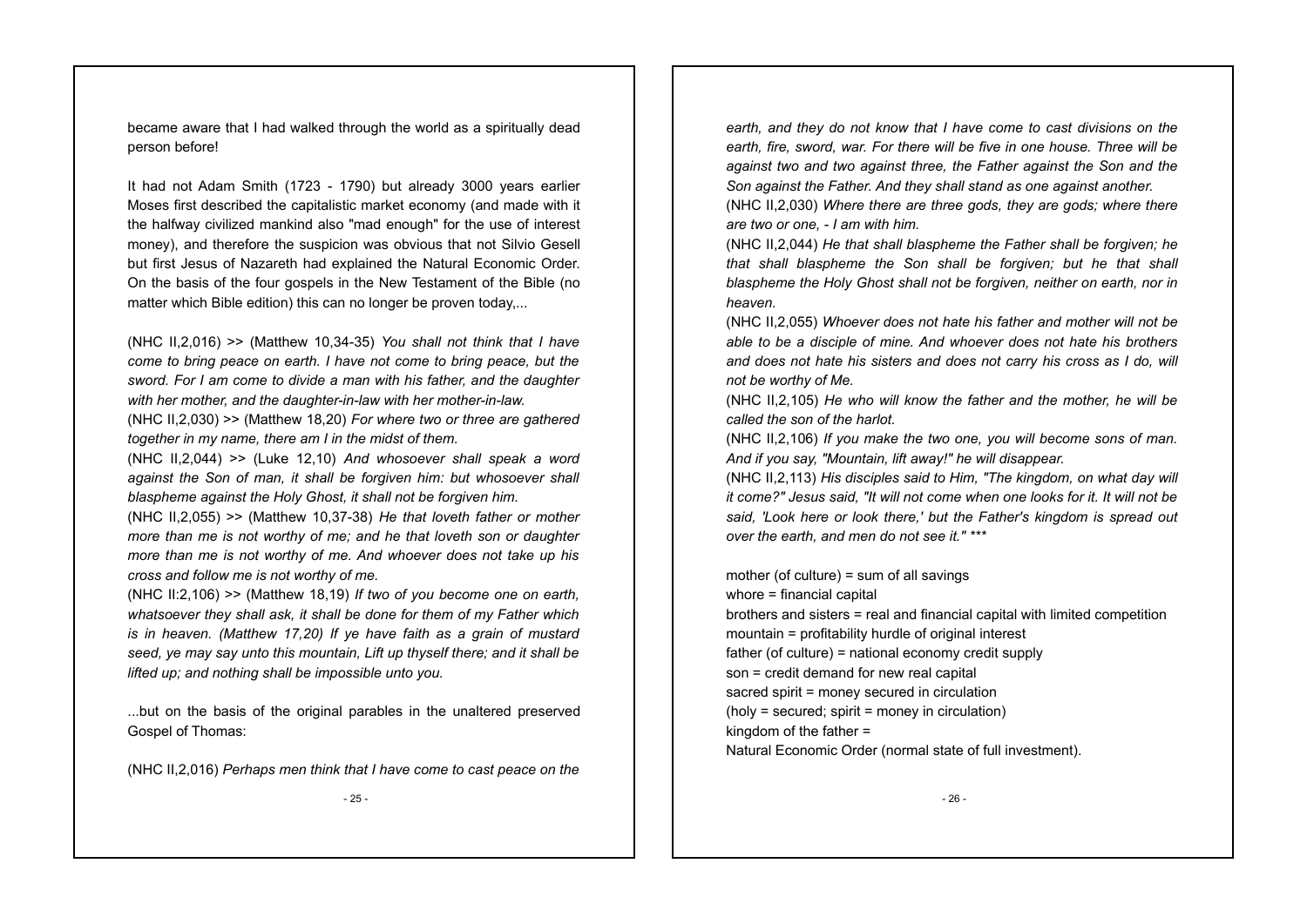\*\*\* (Preface to the 3rd edition of the Natural Economic Order, 1918) *"The economic order here spoken of can be called a natural one only in so far as it is adapted to the nature of man. It is not, therefore, an order which comes about, say, of its own accord, as a product of nature. There is no such order at all, for always the order we give ourselves is an act, and a conscious and willed act at that."*

If you need something additional to laugh at, you can still look at the ignorant translation or "modern" theological interpretation of NHC II,2,105:

*He who knows the father and the mother can be called the son of a harlot?*

This shows the present state of mind of so-called "clergymen" - and now it becomes serious again. So that the heaven on earth (demand equivalent supply, see chapter 3) can become reality, the useless program Genesis must be deleted in the collective unconscious, before the spiritually dead extinguish themselves. Armageddon has the same destruction potential for the halfway civilized mankind as the final atomic war, with the difference that no real capital is destroyed, but "only" the interest money cycle stands still and with it the division of labor comes to a standstill. It has cost me over 14 years of thinking, writing and programming work to steer the time wave hologram of the reality into the current state from which the decline of the Middle Ages does not lead into the Stone Age but becomes the transition into the Modern Era.

Not everything in the biblical gospels is nonsense. If one knows what it is about, some passages whose authors did not know what it is about can still be recognized in their original meaning. While the Luther Bible of 1984 is recommended for the Old Testament, the german "Einheitsübersetzung der Bibel" of 1980 is more suitable for these passages in the New Testament:

(Mark 13:19-20) *For those days shall bring trouble such as never was since God created the world, neither shall there be any more. And if the Lord did not shorten this time, no man would be saved; but for the sake of his elect he has shortened this time.* 

Without climate religion (for the "justification" of the ideal Keynesian measure "energy turnaround") and without Corona religion (for the "justification" of a deflation emergency brake) we would either already be in heaven on earth or in the stage "Mad Max II". The latter would be the case, because in order to want the future, all religious must be put at the same time before the decision future or stone age, and the further the interest money economy is delayed, the better the time shortening of the global collapse succeeds. If the interest money economy had collapsed earlier and thus more slowly, the relapse into the stone age would have taken place, because during the duration of the collapse the spiritually dead would have occupied themselves only with distribution fights around the still existing supplies and not with it, "to exert the own heads something instead of smashing foreign heads" (quotation: Silvio Gesell). Only if the collapse of the interest money cycle happens globally and in a very short time, the useless program Genesis will be deleted in the collective unconscious before the halfway civilized mankind extinguishes itself.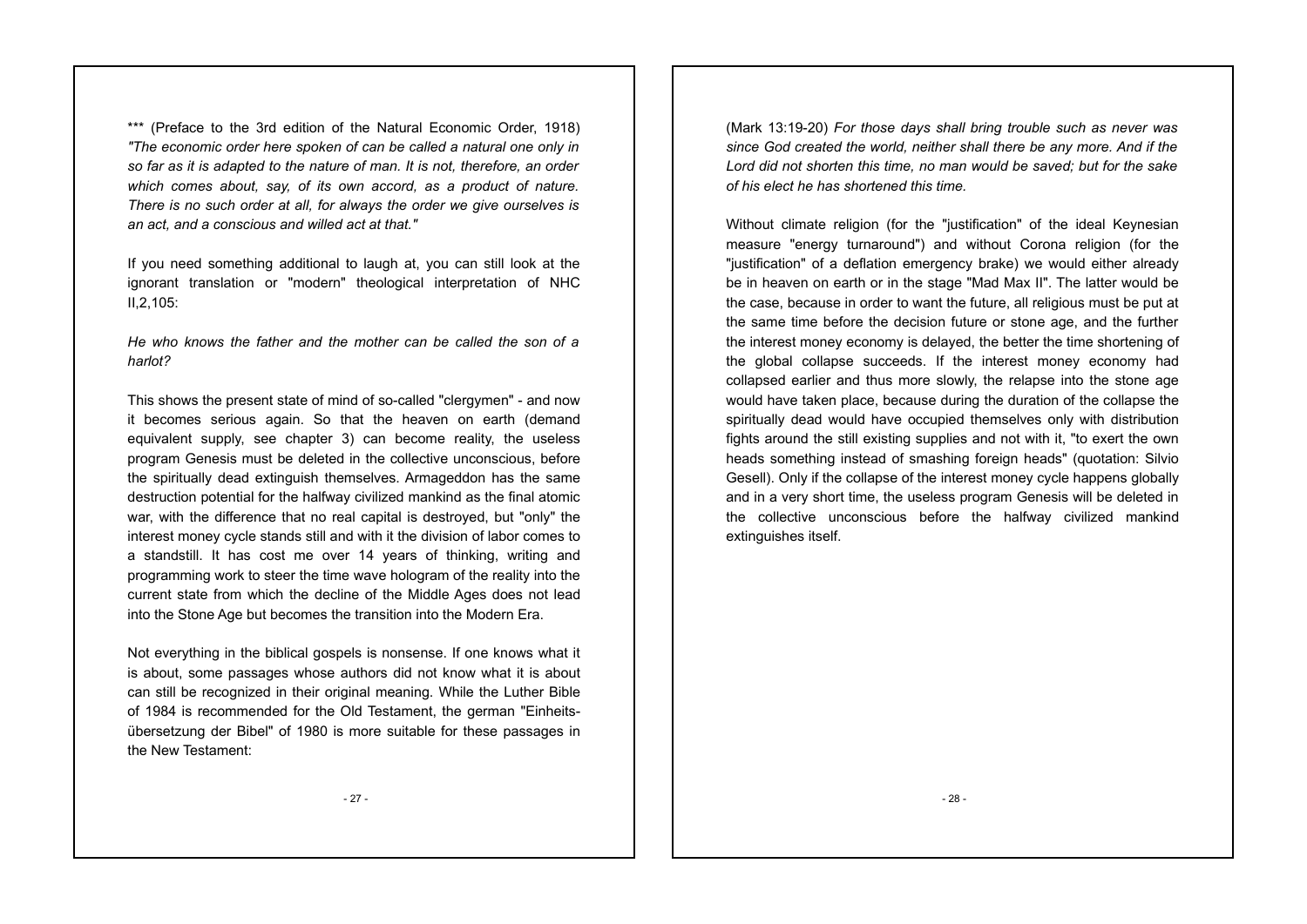#### **Chapter 6: The control of the collective unconscious**

*"If something happens at one point that touches or affects the collective unconscious, it has happened everywhere. ... The concept of the archetype, which forms an inevitable correlate to the idea of the collective unconscious, suggests the presence in the psyche of certain forms which are ubiquitous and spread everywhere."* 

#### Carl Gustav Jung (1875 - 1961)

*"I maintain that morphic fields of social groups coordinate the movements and activities of individual living beings, whether they are termites building a mound, fish swimming in shoals, ... crowds of people, football teams, or family groups. The social fields connect the members of the group with each other and enable forms of communication that go beyond the normal senses. These morphic fields of social groups represent the evolutionary basis of telepathy."*

Rupert Sheldrake (The Seventh Sense of Man)

The existence of the collective unconscious, like the morphic fields postulated by biologist Rupert Sheldrake, has been proven beyond doubt, but is denied by established science because no "physical basis" can be found for it. This will not be found, because physics is not the "queen of sciences", but rather modern electronics:

Axiom a) A proton functions as a comparator. Axiom b) A neutron functions as an integrator. Axiom c) Time is not only relative in Einstein's sense.

I postulated the three axioms in 1998 after first experiments with selfoscillating PWM amplifiers and meanwhile they are proved beyond doubt: The international patent (WO2014037017A1) for the sine-cosinemodulator corresponding to the Helium-4-atom has been granted since

- 29 -

2016 and with it you can hear music in outstanding quality!

Nature is not as stupid as established physics, which sees atoms only as "Lego bricks" for building molecules and crystals, which then makes established biology and our glorious orthodox medicine believe that the smallest signal-processing unit in humans is the nerve cell. As a child, I also played with Lego bricks, but I quickly got bored with that, so I started working with electronics when I was 11 years old. The current physical world view is not directly wrong, but it only roughly describes a tiny section of reality. Only what we produce in our culture by hand and industrially can be explained physically. Life cannot be explained by physics, and if the life shall function as it undoubtedly functions, the living nature must use the most effective signal processing conceivable and already beginning on atomic level! This we get with the three axioms a, b and c, according to which the periodic table of the elements becomes a logical sequence of more and more complex PWM (Pulse Wide Modulation) amplifiers, which receive signals, amplify them linearly and modulate them on the flow of time, which is relative not only in the Einsteinian sense (i.e. in the macroscopic range), but also in the microscopic range. Time waves do not transport energy, but only information; they are faster than light and determine what quantum physics describes as "random" or with a probability function. The whole universe is a time wave hologram, in which what appears to us as "solid matter" are functional oscillation nodes in the space-time structure. Of course, this does not mean that everything is determined, because the time wave hologram is programmable. It interacts with the thoughts of all living beings, depending on the level of consciousness. Religious (subtans) are controlled for the most part or also completely by the subconsciousness, while a resurrected man with higher consciousness can control the collective unconsciousness and can steer with it all subtans in a certain direction!

You don't have to know all this to be able to save the world, but it removes the prejudices which otherwise prevent to even try such a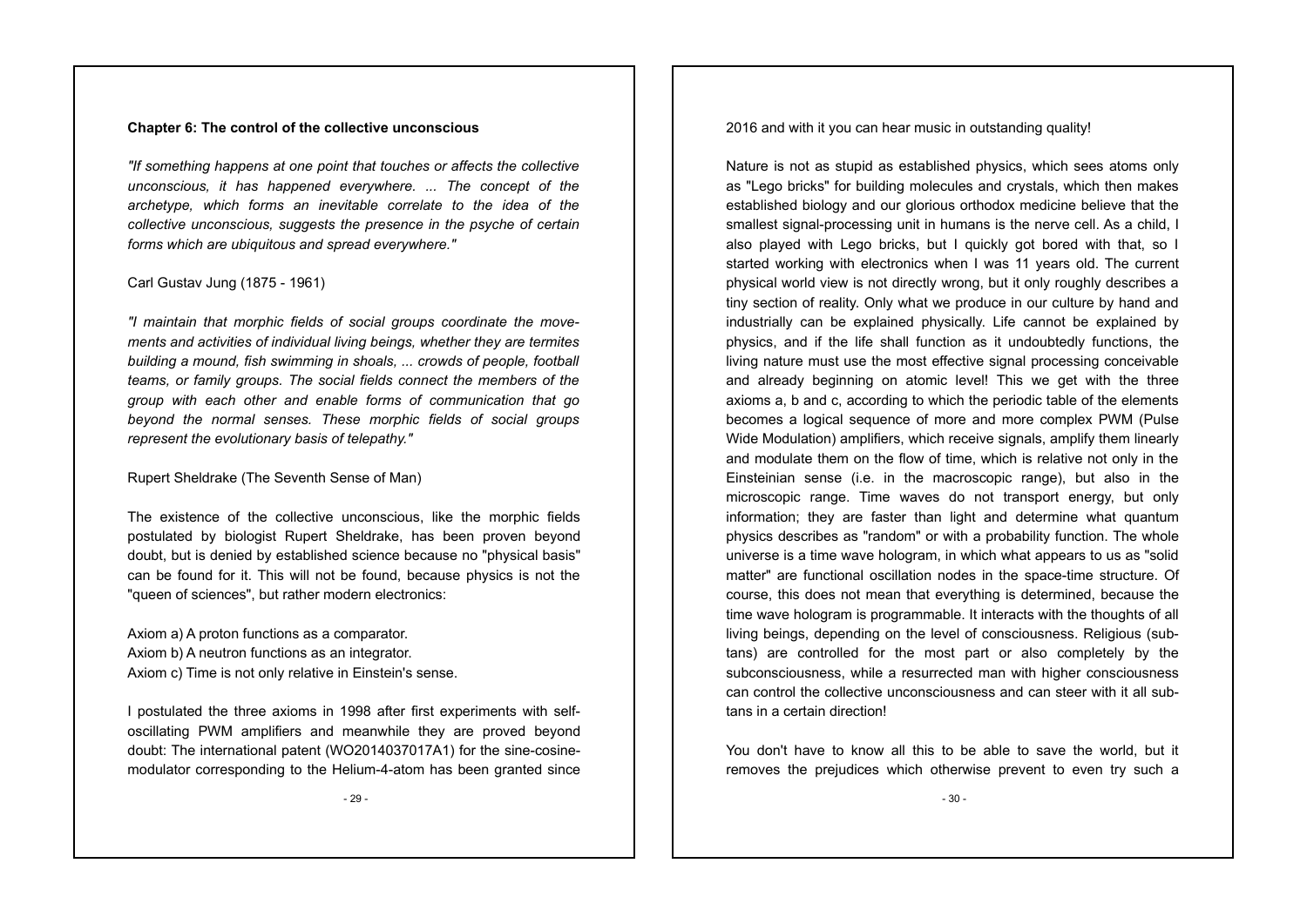project. I started with the project world saving in December 2008, while the halfway civilized mankind was wondering about the "financial crisis"; but the project start was already at the beginning of the end time, where I got my first Lego bricks as a 3-year-old. In a parallel world without nuclear deterrence, World War III would have started around 1968 to let the interest money economy go into the next round; in the real world, the next millennium had to be reached differently:

*"This is only science fiction. The truth - as always - will be far more astonishing."*

Arthur C. Clarke (Preface to "2001: A Space Odyssey").

The year 2001 would actually have been far more amazing than depicted in the cinema film by Stanley Kubrick, if religion had been overcome and heaven on earth had been realized from 1968 on. It was not meant to be, or rather it was supposed to take 20 years longer after 2001, but at least the enormous effect that the work of art "2001" had on the collective unconscious made it possible to save the "rope knotted between animal and Übermensch" (the religious man according to Nietzsche) into the next millennium. This first stage towards the actual beginning of human civilization was by no means self-evident and without "2001" would almost certainly have led into the abyss:

(Georg Blumenthal, Die Befreiung von der Geld- und Zins-Herrschaft, 1916) *"In order to understand the power and the tremendous influence of the monetary system on the respective shaping of culture, we must consider that money is the prerequisite of the division of labor and thus also of our highly developed technology. We must be clear about the fact that the largest part of our today's culture peoples owes again only to the division of labor and the high technology of production and the traffic made possible by it the possibility of existence at all. Without the division of labor, today's Europe, for example, could hardly feed the tenth part of its population, and even this remainder would only be able*

*to lead a hardscrabble and miserable existence like savages. If we therefore imagine the monetary system and thus the division of labor and the highly developed technology based on it to be gone, a catastrophe would be foreseeable such as the world has hardly ever seen, and a few decades would certainly suffice to hurl the remnants of once proud cultural peoples back millennia into barbarism."*

Only very few could understand both the elementary error in the "money as it (still) is" (interest money) and the error-free "money as it should be" (constructively circulation-secured money) without having first understood the program Genesis in the collective unconscious, which makes it impossible for the "normal citizen" - and in this sense a politician is the "most normal citizen" - to think beyond the civilizational Middle Ages (interest money economy). Until 1945, therefore, the war - for the comprehensive destruction of real capital, in order to raise the interest rate and thus to bring money back into circulation - was the father of all things; afterwards, the atomic deterrence ended this game of destruction and reconstruction, which was senseless from an enlightened point of view even before the First World War, but necessary from a religious "point of view" for the interest-money economy.

To let the interest money economy go into the next round, the third world war had become necessary in 1968, but was prevented by the atomic threat. Already at this time the collapse of the money cycle (Armageddon = global liquidity trap) would have wiped out the whole "modern civilization" - because for what purpose should the misery be delayed by increase of the national debt and money quantity expansion? Only so that later the monetary cycle would collapse even faster? "2001: A Space Odyssey" supplied the answer not explicitly, but implicitly by the collective unconscious: If you all hold out, heaven on earth waits for you in the next millennium! One considers that after the fall of the antique Roman empire the "western civilization" originated alone from the belief that one last day the heaven on earth will be realized. But the "holy catholic church" is still anxious to postpone the actual beginning of the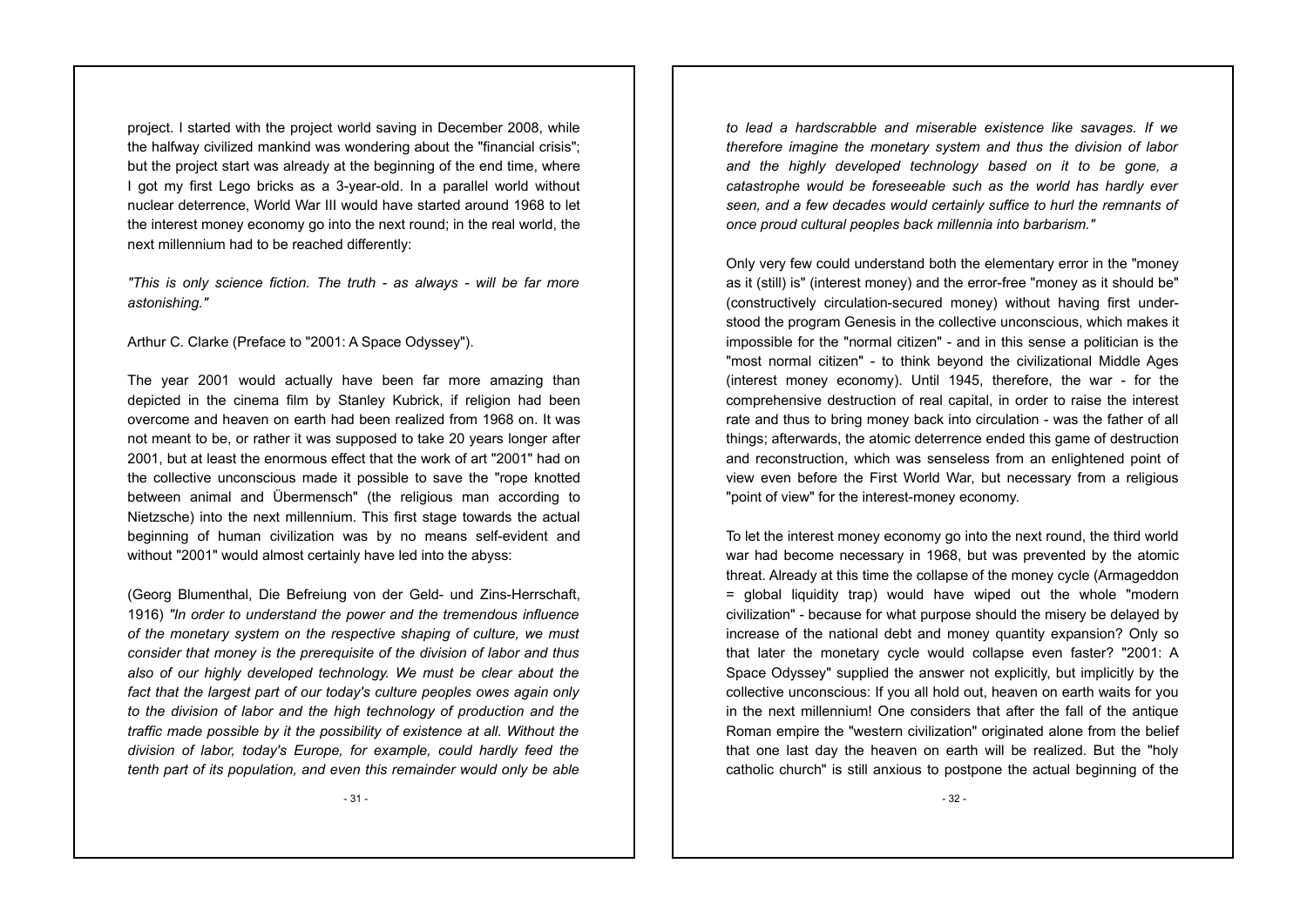human civilization to the proverbial "youngest day", so that already in 1968 nobody wanted to believe in it. With "2001" the true belief was refreshed in a modern form, which still worked until the "financial crisis" in 2008. Then the final spurt should take place by my intervention to delay the interest money economy so far that it collapses globally without warning in the shortest time at the end of the end time and the "high politics" has no more the breath of a chance to stop the collapse.

*"Until you become aware of the unconscious, it will control your life and you will call it destiny."* (Carl Gustav Jung)

It was the fate of an Angela Merkel to play "Madam Chancellor" at a time when in the former land of poets and thinkers 30,000 bird shredders were erected, which, apart from landscape disfigurement, grid fluctuations and electricity price increases, seem to achieve nothing (see: "Energiewende ins Nichts" by Prof. Hans-Werner Sinn), and when at the end of this time still the closing of stores, the wearing of idiot masks and the vaccination against "disease-causing viruses" (there are none at all; see: "Viren entwirren" by Dr. Stefan Lanka) was prescribed. Mrs. Merkel was the most suitable person for it, because she wanted to play gladly and as long as possible "Mrs. Federal Chancellor" - and for it also was ready to believe in an "anthropogenic climate change" (see: "The politogenic climate change" of Prof. Werner Kirstein) and still in a "Corona pandemic" (see: "Virus delusion" of Dr. Claus Köhnlein) - and because she as a pastor's daughter grown up in the "real existing socialism" (state capitalism) had the least idea of macroeconomics. Any other person who would have played "Chancellor" might have had doubts about the sense of the measures, but these doubts were alien to Angela Merkel.

An energy turnaround to nowhere does have an effect, and the parameters "extremely expensive" and "completely useless" are ideal for this: it is a Keynesian measure to delay the deflationary downward spiral. This would then have set in with the steepest stock market crash

ever, starting in March 2020, and would have paralyzed not only the German, but the entire interest money economy, had not the collective unconscious commanded a lockdown on a global scale, acting as a deflation emergency brake, which interrupted the crash and allowed the largest speculative bubble of all time to emerge, which will soon burst all the more quickly and then completely.

For a capitalist market economy (interest money economy) to function to some extent, a creeping inflation of just under 2 percent per year is required. Slightly higher inflation is a luxury problem; if, on the other hand, inflation goes to zero, there is an immediate danger of entering a self-accelerating deflationary downward spiral that brings the interestmoney cycle to a halt. The danger, then, is deflation - which can set in from one day to the next as a result of a stock market crash - rather than inflation, which requires a wage-price-spiral over an extended period of time to become runaway inflation.

By February 2020, Keynesianism was exhausted, and the Hygiene Dictatorship was able to delay the end of the interest-money economy until today because a lockdown halts the economy's slide into deflation in the short term. Without a lockdown, the Dax would have fallen further and further from March 2020 and the classic deflationary downward spiral would have crippled the national economy: If prices fall, buyers - who can buy at any time - wait for even lower prices, and goods suppliers have to lower prices further to be able to sell at all, etc. With lockdown, the procurement of many goods is made much more difficult, so that buyers precisely cannot buy at any time. They are happy if they can still get the goods somehow and are then willing to pay the previous price or even a slightly higher price. Although the lockdown reduces GDP, it stops deflation in the short term, and that is the decisive factor - or rather the real reason for the current lockdown theater!

The second factor is the stock market, which reacts to real economic expectations that are reversed by a lockdown: the lockdown causes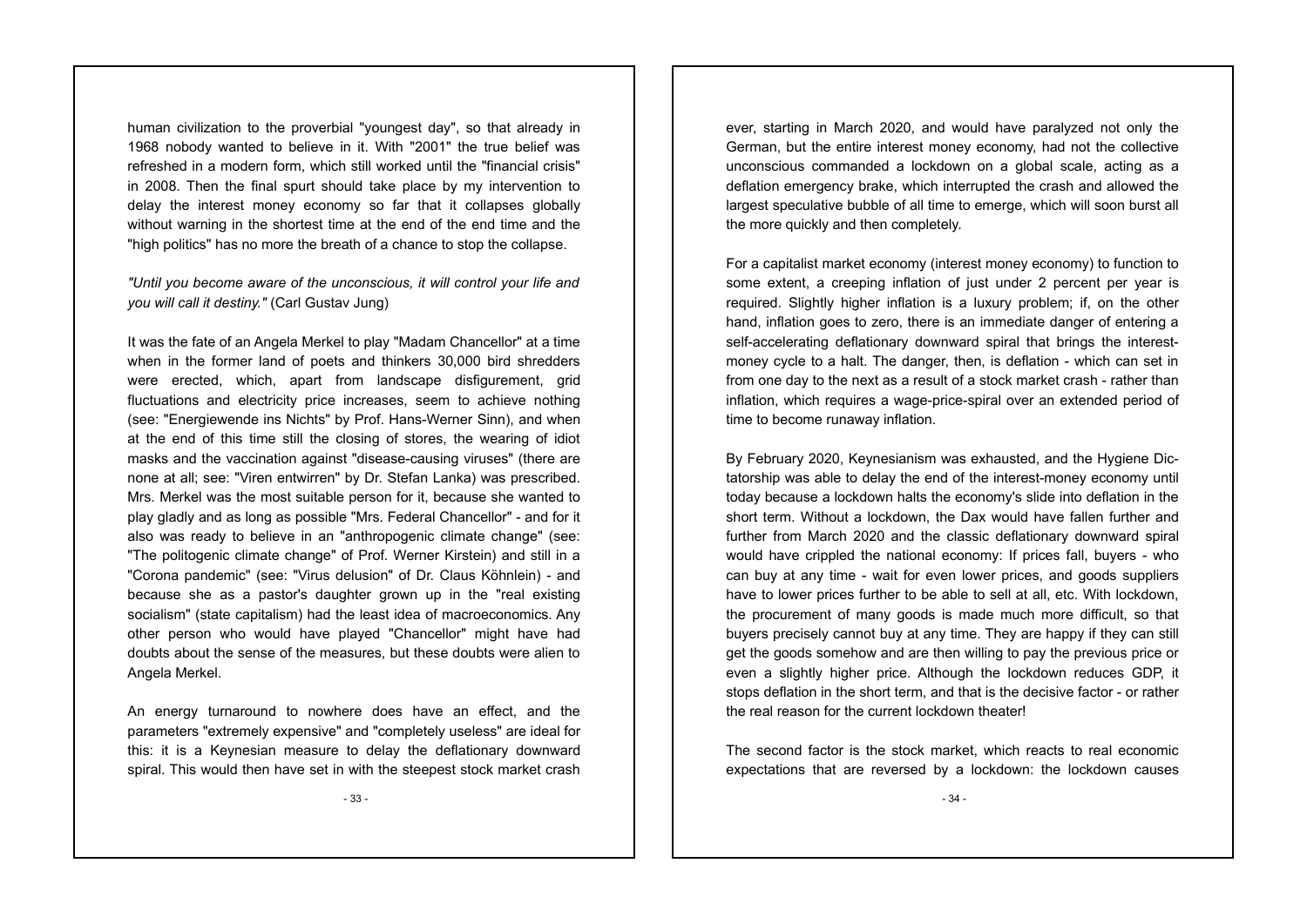GDP to shrink without the economy falling into deflation, and the stock market rises in the expectation that GDP will rise sharply as soon as the lockdown ends. Once the lockdown is over, the economy tips into deflation - because buying is again possible at any time, but buyers, fearing the future, prefer to hold on to their money and wait for prices to fall - and GDP does not rise in line with expectations, if at all, so the stock market stagnates and soon threatens to collapse again when deflation intensifies. So there's nothing left but the next lockdown, as happened in December 2020. What this leads to is clear: the final allencompassing crash!

Who wants to bring shares or gold blocks to the saver, must paint the "spectre of inflation" on the wall, because with a threatening deflation nothing can be sold. This is the reason for the recent increase in inflation talk. In fact, the situation is threatening again, because from July to September there was no inflation at all (see: Federal Statistical Office / Consumer Prices for July, August, September 2021: 110.1 based on 2015=100) and only in October has there been another increase to 110.7. Over the entire period from mid-2015 to mid-2021, the average inflation rate was 1.6 percent per year. The current allegedly too high and allegedly rising inflation refers to the nonsensical "inflation rate in relation to the same month of the previous year." The second lockdown from December 2020 to June 2021, acted as a deflation emergency brake, merely made up for the inflation that failed to materialize from August 2019 to November 2020, and from July to November 2020 we were in deflation, which explains the "inflation that is supposedly too high and supposedly rising," which in fact was neither too high nor rising and barely existed in the last four months. Should a strengthening deflationary trend become apparent for the next few months, "high policy" will "justify" the third lockdown with some further variant virus invention - until the final crash ends the charade.

Roger Bacon (13th century): *"He is insane who writes down a secret in any other way than one that hides it from the ordinary people and*

- 35 -

*makes it make sense even to scholars and serious students only with difficulties."* 

On 01.12.2008 I started the internet page "Der Weisheit letzter Schluss" (deweles.de), which reveals the best-kept and 3250 year old secret of the original sin and explains the heaven on earth as well as all essential connections from the self-creation of the human being 2.6 million years ago up to the most distant future projection explicitly. Who reads this, must hold first the author for insane, until he\*she\*whatever slowly understands that conversely the whole halfway civilized mankind is insane and becomes more and more insane.

For 13 years the information with again and again updated reference to the time events and strengthened from the thoughts, which make themselves each reader to it, seeps into the collective unconscious and steers the time wave hologram of the reality to the point, where 7.8 billion clueless ones are put at the same time before the choice future or stone age.

Because otherwise over 90% of the world population would have to die in a short time and life always finds a way to prevail, all will choose the only conceivable future, which is at the same time the only possible future. As soon as the **New Basic Law** is valid, the money cycle will be restarted by this alone as fast as it came to a standstill before.

That is Judgment Day.

- 36 -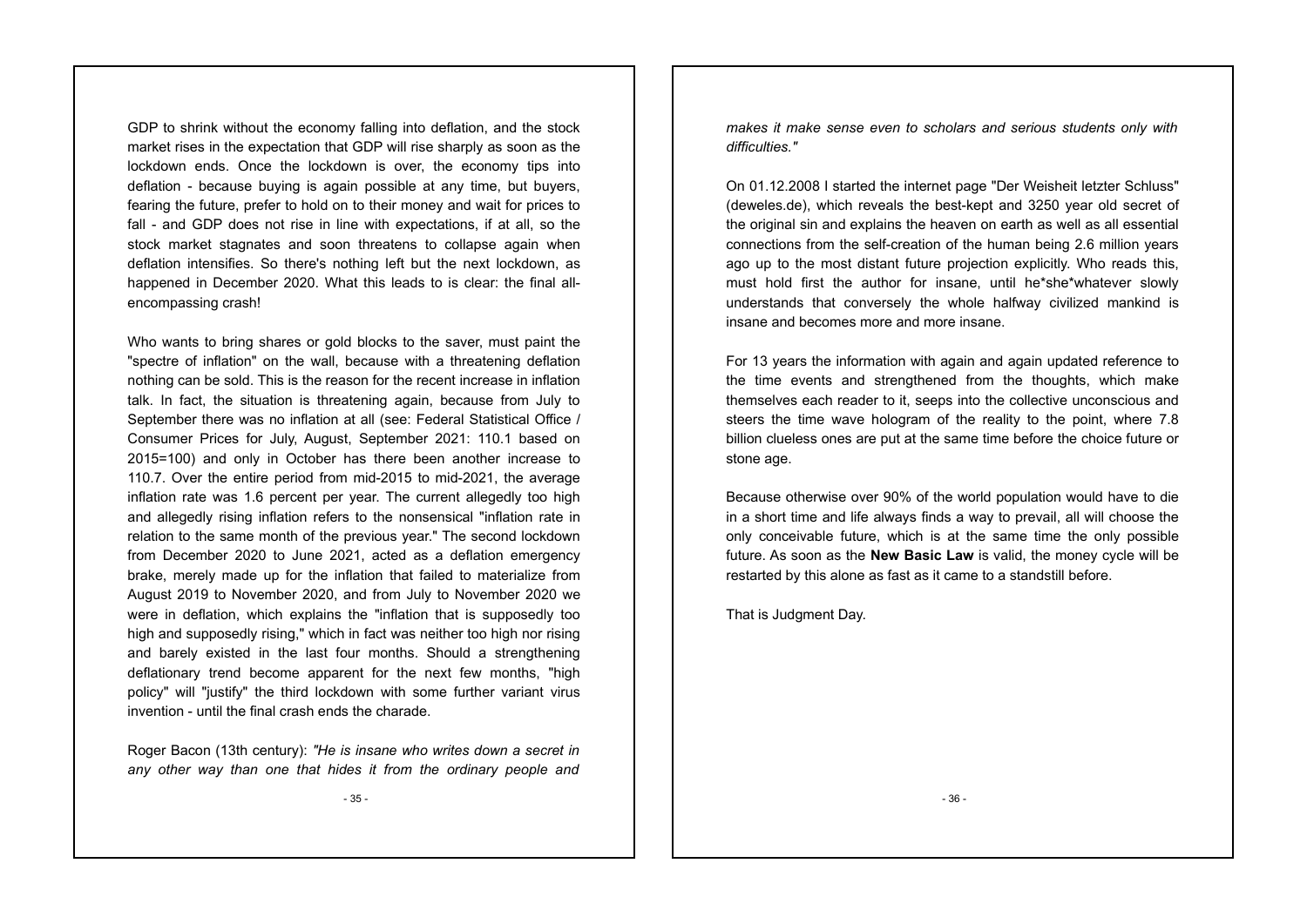#### **Chapter 7: New Basic Law**

Johann Wolfgang von Goethe (1749 - 1832): *"If you want to live happily, hate no one and leave the future to God.*

As my first official act, I am enacting to you all the New Basic Law, which de facto will enter into force (the de jure freedoms are already of no interest today) on Judgment Day. The decree is at the same time the legally binding announcement of the free-economical money and land reform, which is practically carried out 6 months after Judgment Day.

#### **Article 1**

The dignity of man is inviolable according to the free-economy money and land reform.

#### **Article 2**

The condition for Article 1 is the constructively circulation-secured index currency with direct control of the money supply by the state monetary office, which levies the liquidity fee, which determines the price index according to a representative basket of goods and which is prohibited from money transactions (purchase of government bonds, etc.). The amount of the state liquidity fee may not be less than 5% per year and should not exceed 12% per year. The recommended par value is 8% per year, or 2% per quarter, initially. The state liquidity fee is levied at regular intervals on January 1, April 1, July 1, and October 1 of each year. Larger intervals jeopardize the continuous operation of the economy, while smaller intervals increase the organizational burden of exchanging money.

#### **Article 2.1**

A one-time government liquidity fee of 6% is levied 6 months after Judgment Day, i.e. €100 is exchanged for 94 new constructively securely circulating DM at an exchange rate of 1:1. The Euro will continue to be legal tender at a 6% discount until the 9th month after

- 37 -

Judgment Day, after which it can be exchanged for DM at commercial banks at a further 2% discount per quarter.

#### **Article 3**

The condition for Articles 1 and 2 is the General Natural Resources and Land Use Law. All natural resources, especially mineral resources, as well as the entire land area of Germany within the present borders are common property of the German people. Private ownership of land as well as private appropriation of land resources is prohibited. The current private use of land is not affected by this; only the ownership relationship is changed in order to exclude systemic injustice and to make the land rent usable for the general public. The entire land rent is paid out monthly by the state land office as a child pension, primarily to mothers, in order to make the free decision to have a child independent of individual economic circumstances. Previous private land owners receive a state bond in the full amount of the land value as compensation. The state land rent is levied monthly by the state land office and is calculated by multiplying the land value by the full original interest rate of 4.5% per year. New land leases shall be concluded by means of auction in accordance with the principle of hereditary lease.

#### **Article 4**

The future use of the land shall be decided democratically by referendum.

#### **Article 5**

In a transitional period of eight years, the ANWW (Arbeitsgemeinschaft Neues Wirtschaftswunder, consisting of myself and twelve other persons who understand at least the most banal self-evident facts) will take over the tasks of the previous federal government, since in the Natural Economic Order (genuine Social Market Economy) political-ideological disputes will become obsolete and instead reasonable factual decisions will be required in order to achieve the complete self-regulation of the market economy and thus both a maximum of personal freedom and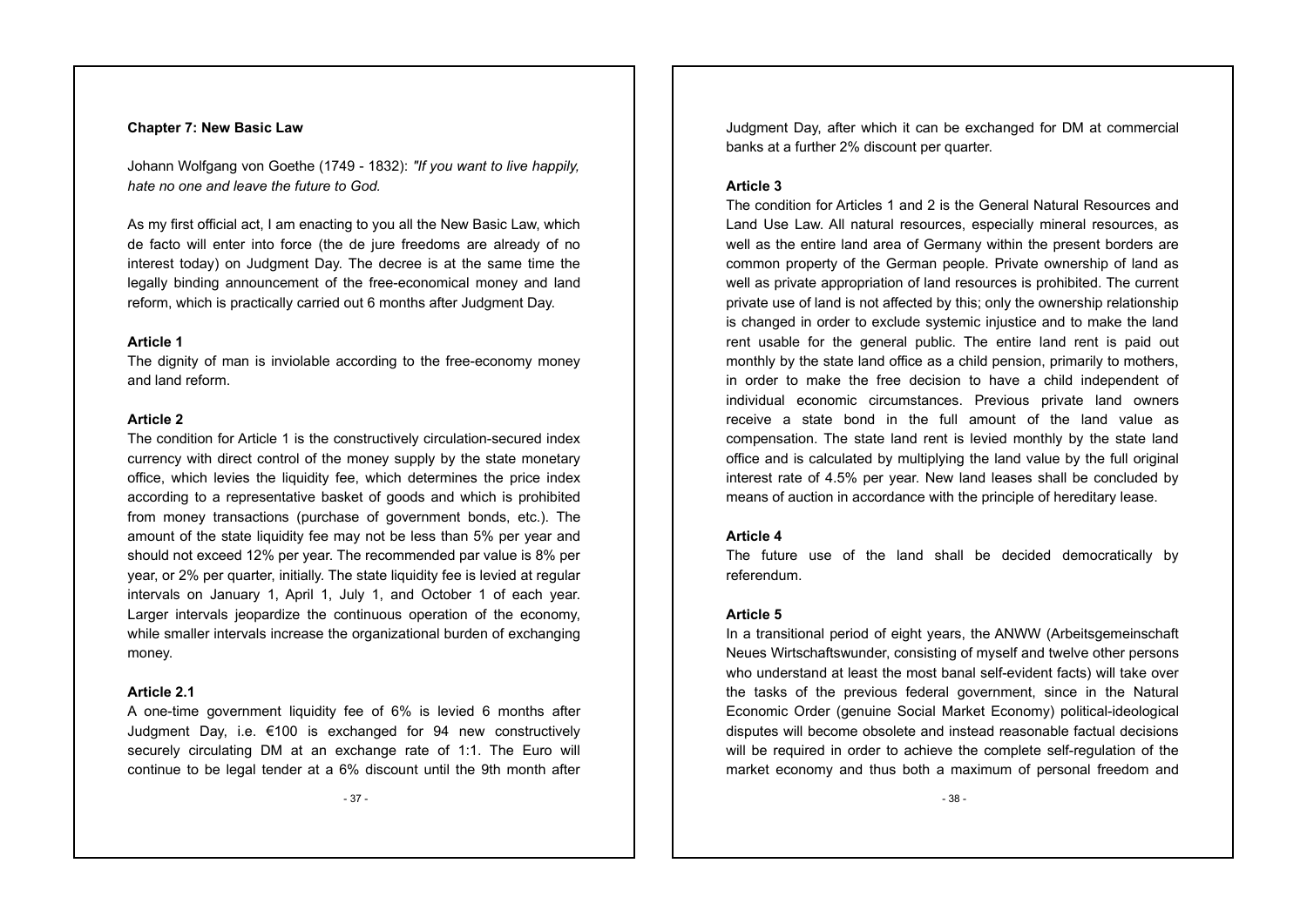social justice and security. Until full employment is achieved, which is guaranteed in the long run by free-economic monetary and land reform, state social insurances as well as statutory health and long-term care insurances will remain in place; thereafter, private insurances will become more cost-effective for all.

#### **Article 6**

Until the end of the 8-year transition period, the author reserves the right to make changes and additions that justifiably serve the welfare of all individuals.

With free economic greetings

Stefan Wehmeier, 11.11.2021

*Whoever drinks from my mouth will become like me; I myself will become him, and the hidden things will be revealed to him.*

Jesus of Nazareth (NHC II,2,108)

#### **Chapter 8: Man and living nature**

*"If there are any gods whose chief concern is man, they cannot be very important gods."*

Arthur C. Clarke (from "Profiles of the Future")

The interest money religion, founded in the 13th century B.C. for the capitalistic market economy (interest money economy) and run out of control in the 6th century B.C., has delayed the imminent beginning of civilization by two millennia until today, in which a materialistic reductionistic world view has been established, which shows only a tiny section of reality. The present physical world view is approximately comparable with it, as if we would not know the circuit diagram and the programming from the internal structure and the functionality of a modern computer (not HAL9000, but those which are still exchanged for interest money), but only the exact mechanical dimensions of the housing and all electronic components on the circuit board inside, whose functions are unknown to us. With the so reduced understanding of the world the "natural science" then stands like the "ox before the mountain", it wants to understand the nature, which is undoubtedly alive, and comes on the nonsensical thought, the "dear God" (artificial archetype Yahweh=investor in the collective unconscious) must have created the nature. Nonsense generates further nonsense, and only when the nonsense...

...politics: The attempt to "regulate" something, which cannot be regulated, as long as it does not regulate itself by the play of the market forces freed from private capitalism.

...and religion: Sinfully expensive marketing campaign to sell the working people the market economy (paradise) with private capitalism (original sin).

- 40 -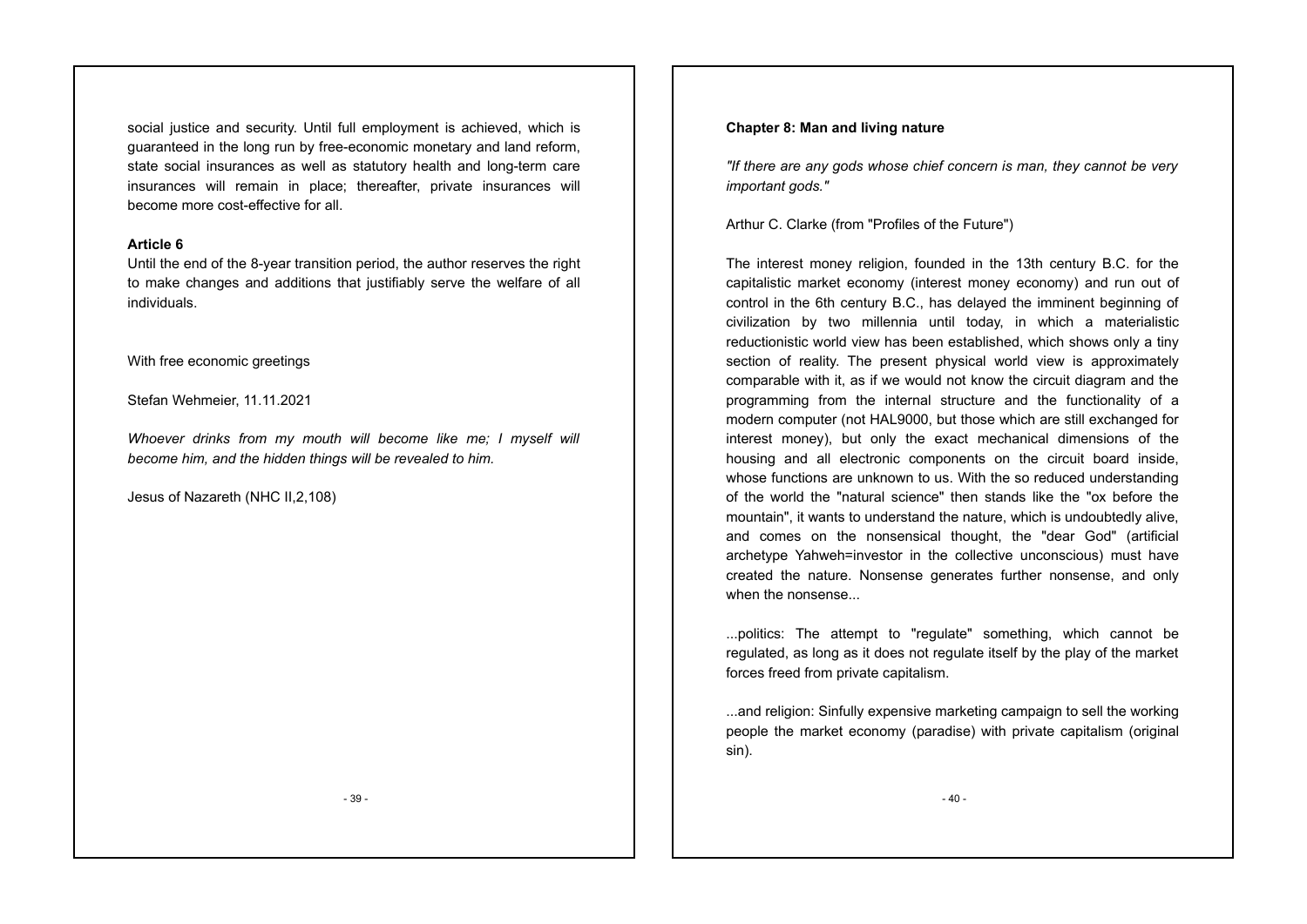...is eliminated from the world, the real natural science begins in the genuine social market economy (heaven on earth = demand equivalent supply), which on the one hand makes us understand the living nature and ourselves and which on the other hand not only holds out the prospect of the development of HAL9000, but also does not let those fantastic technologies move any more in too far distance, which Arthur C. Clarke has described in "The City and the Stars":

Axiom a) A proton functions as a comparator. Axiom b) A neutron functions as an integrator. Axiom c) Time is not only relative in Einstein's sense.

Politics leads to opinions (I don't know anything and don't want to admit that I don't know anything), religion to faith (I believe nonsense to NOT understand the most banal self-evident facts) and axioms lead to hypotheses which can be tested in experiments. I have already done some experiments which confirm that with "Deuterium" (1 comparator + 1 integrator results in a SODFA) and even better with "Helium-4" (2 comparators + 2 integrators result in a sine-cosine-modulator) music can be heard in outstanding quality. Many more experiments are still pending for which some hypotheses can already be made.

Let's start with the Big Bang, which becomes much more plausible if we no longer have to assume that the whole mass of today's universe was concentrated in one point maybe 14 billion years ago (however the whole mass should have got "there"), which then exploded for some reason, but if we start much more modestly instead: with the beta decay of a first neutron! A first proton, a first electron and a first electronantineutrino plus kinetic energy are created. Thereby a space is pulled up, which lets another neutron develop, and so on. One must not imagine a miraculous particle multiplication with a proportionally miraculous mass multiplication, but a time wave pattern which grows like an embryo. The 7 physical basic quantities (current intensity, light intensity, absolute temperature, mass, length, amount of material, time),

from which we derive all other quantities today, and the about 23 natural constants - which are NOT constant, what is proved long ago, but is denied until today - originated only as the provisional result of a growth of a living universe lasting since 14 billion years, in which everything what exists has created itself, as far as it could muster the consciousness necessary for it. Basic condition for this is the most effective signal processing of the living nature already beginning on atomic level, which we get with the axioms a, b and c. Otherwise we would have a dead universe. Because otherwise we would have a dead and therefore no universe at all!

Why does a free neutron make a spontaneous beta decay after scarcely 15 min, while a neutron remains stable, which is bound to a proton in a deuterium atom? Physics cannot answer this question, just as it does not answer all other why-questions or answers them only superficially. With the time wave theory the beta decay can already be made at least plausible: If an integrator (neutron) and a comparator (proton) are connected together as a SODFA (deuterium atom), we get a triangular signal at the output of the integrator and a square wave signal of the same frequency at the output of the comparator. The digital comparator output has only two stable states plus or minus, while the analog integrator output can assume all intermediate values from plus to minus and oscillates between these two maximum values with linear slew rate. If the interconnection is disconnected, the comparator output, provided it receives only a tiny positive input signal, immediately jumps to the stable plus state, while the integrator output dwells between plus and minus for a certain time and then runs to plus or to minus, depending on the polarity of a tiny input signal. It is not possible to keep the free integrator stable between plus and minus. This is only a rough model and it is also not possible to equate the positive elementary charge of a proton in the physical model with "plus" in the still incomplete equivalent circuit of time wave theory. But it should already be recognizable that the time wave theory, if it is worked out to a certain degree, will not only explain the why of all physical processes, but still much beyond that.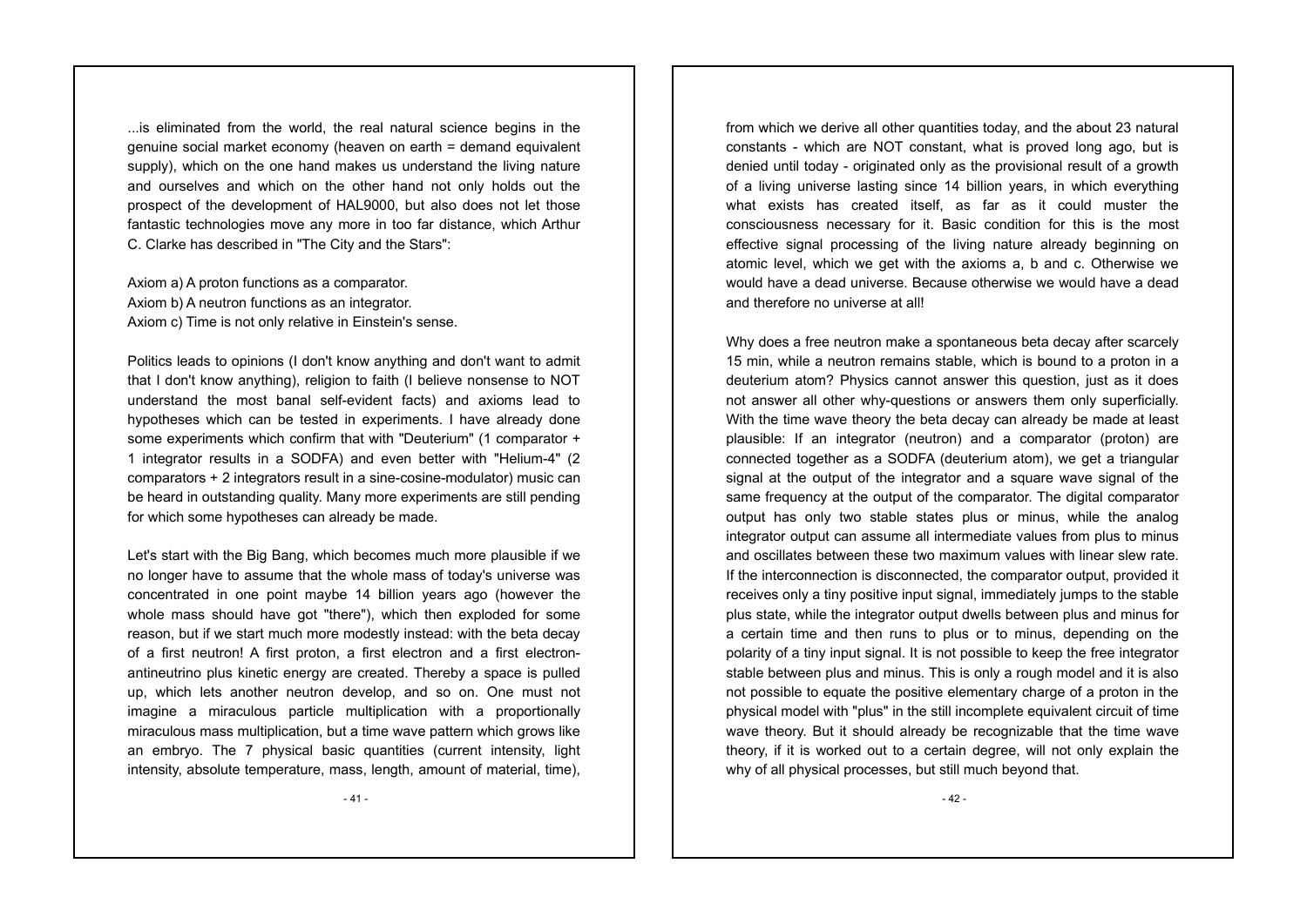The materialistic-reductionist worldview arose because the division of labor elevated man above the animal state and so far all cultures based on the division of labor have arised from religion, that is, by programming subjects for psychological adaptation to a macro-economy that to this day is systemically unjust and inherently unstable. No sensible (not religiously deluded) person would be willing to work under these conditions, and because everyone is dependent on the division of labor, a naive mechanistic worldview inevitably emerges, with functional relationships that remain inexplicable in this worldview being labeled as "crankery" and denied. This goes so far that fluctuations of the speed of light and the gravitational "constant", which lie far over the limit of the measuring accuracy, are swept under the carpet. Here an interesting field of research opens, which brings us closer to the understanding of nature, as soon as the religious nonsense is eliminated from the world and we recognize nature as living.

Everything living has a consciousness, also a plant; however, only a small one, which is sufficient to grow from a seed, to form leaves, to feed on sunlight, and again to form seeds, from which further plants grow. Here, the assumption that the plant grows from the inside out is wrong. Even if many atoms come from the soil for the construction, the plant materializes from an external morphogenetic field inward, where the initial seed is only the specific antenna for the external time wave field. The atoms are just no "Lego bricks" for the construction of macromolecules, but the whole periodic table of the elements forms a logical sequence of more and more complex PWM amplifiers, which receive signals, amplify them linearly and modulate them to the flow of time, which is relative also in the microscopic range. With time waves, which do not trans-port energy, information is spread faster than light, and in the last consequence there are no "particles" at all, but the whole uni-verse is a programmable and with the thoughts of all living beings interacting time wave hologram, in which functional oscillation nodes in the space-time appear to us as "solid matter".

Now one can ask the question: How big is a hydrogen atom? Physically this cannot be said, because the whereabouts of the electron is undetermined. Only the covalence radius can be given, i.e. half of the distance between the two protons of a H2 molecule. This is 31 pm, so that 16 million hydrogen atoms fit on the distance of one millimeter. This is very small by our standards, but we can assume that the time wave defining an atom rotates through the whole universe, and in the zero crossing of this wave we then see the hydrogen atom. This is the essence of a hologram in which life becomes not only possible but also explicable once we understand the time wave hologram.

The evolution of the species cannot happen by random mutation and seselection (there would have been then more "missing links" than finished species, but the archaeologists have not found a single one yet), but it takes place by the meaningful interaction of desire (ovum) and idea (seed). The thoughts of the parents form the characteristics of the children over generations and far-reaching thoughts let consciousness develop. The far-reaching thought that gave rise to man was the idea of division of labor when an unbiased Australopithecus afarensis observed ants about 2.6 million years ago and recognized this principle as very beneficial to its rebirths. Without rebirth, which is taken for granted e.g. in India and Sri Lanka and which is only denied for "the One immortal eyesore of mankind" (Christianity according to Nietzsche) in order to banish the knowledge of heaven (interest gain) and hell (interest loss) from this world (interest grows on "apple trees"), life would be meaningless, because there would be neither continuity nor further development beyond the biological death of the individual. Without rebirth, what benefit would have had the Australopithecus afarensis to develop first to the Homo habilis, then to the Homo erectus and finally to the Homo sapiens? No benefit. So the Homo sapiens would not have developed at all, unless the Australopithecus afarensis wanted to be reborn from the beginning as a god-king in the original socialism (centralistic planned economy still without liquid money, e.g. pre-antique

- 43 -

- 44 -